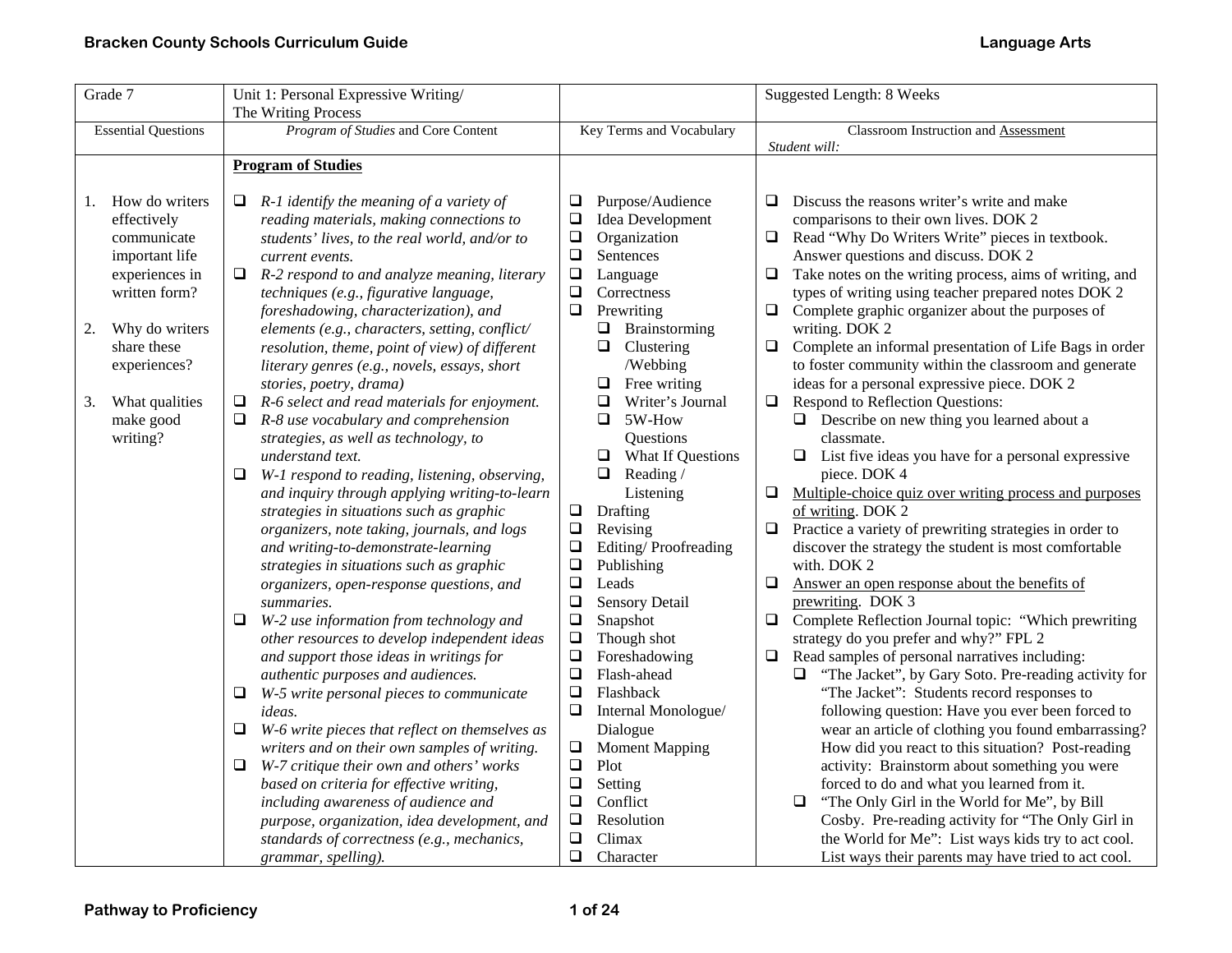| Grade 7                    | Unit 1: Personal Expressive Writing/                  |                                      | Suggested Length: 8 Weeks                                                             |
|----------------------------|-------------------------------------------------------|--------------------------------------|---------------------------------------------------------------------------------------|
|                            | The Writing Process                                   |                                      |                                                                                       |
| <b>Essential Questions</b> | Program of Studies and Core Content                   | Key Terms and Vocabulary             | Classroom Instruction and Assessment                                                  |
|                            |                                                       |                                      | Student will:                                                                         |
|                            | SLO-1 adjust listening and observing<br>❏             | <b>Personal Writing</b><br>$\Box$    | Post-reading activity: brainstorm ways you may                                        |
|                            | strategies for specific situations and purposes       | ❏<br>Personal Narrative              | have tried to look cool and the results of such                                       |
|                            | (e.g., to follow directions, to acquire               | $\Box$<br>Memoir                     | action.                                                                               |
|                            | information, for entertainment, to complete a         | $\Box$<br>Personal Essay             | $\Box$<br>"Names, Nombres" by Julia Alverez. Pre-reading                              |
|                            | task).                                                | $\Box$<br><b>Expressive Writing</b>  | activity: Answer the following: Do you like your                                      |
|                            | SLO-2 apply organizational skills and<br>Q.           | ❏<br><b>Creative Writing</b>         | name? Have you ever wanted to change it? What                                         |
|                            | delivery techniques to produce oral messages          | $\Box$<br>Inform                     | does your name mean to you? Post-reading                                              |
|                            | and products with and without technology.             | $\Box$<br><b>Informative Writing</b> | activity: Discuss how our culture influences our                                      |
|                            | I-1 develop effective questions to obtain ideas<br>Q. | $\Box$<br>Persuade                   | actions. Brainstorm or Free write about something                                     |
|                            | and information and access resources to               | $\Box$<br>Persuasive Writing         | you do that is influenced by our culture.                                             |
|                            | address those questions.                              | $\Box$<br>Voice                      | "The Vortex," from Kentucky Writing Portfolio                                         |
|                            | $\Box$ I-2 identify the most appropriate resources to | $\Box$<br><b>Active Voice</b>        | Development Handbook.                                                                 |
|                            | accomplish different tasks (additional                | ❏<br>Passive Voice                   | "The Saddest September Day", from Kentucky<br>⊔                                       |
|                            | supporting Academic Expectation 5.4).                 | $\Box$<br>Listing                    | Writing Portfolio Development Handbook.                                               |
|                            | $\Box$ I-4 use research tools to gather and organize  | $\Box$<br>Tone                       | "Learning to Drive", from Kentucky Writing                                            |
|                            | ideas and information from library, personal,         | Mood<br>0                            | Portfolio Development Handbook.                                                       |
|                            | and community resources.                              |                                      | "Persephone: Dog of My Dreams", from Kentucky<br>□                                    |
|                            | T-2 use technology to enhance<br>Q.                   |                                      | Writing Portfolio Development Handbook. DOK 2                                         |
|                            | communication for authentic audiences and             |                                      | Analyze each sample for criteria of effective writing as<br>❏                         |
|                            | purposes.                                             |                                      | defined by the Kentucky Holistic Scoring Guide for                                    |
|                            |                                                       |                                      | Writing. DOK 2                                                                        |
|                            | <b>Core Content</b>                                   |                                      | Score each sample based on Kentucky Holistic Scoring<br>⊔<br>Guide for Writing. DOK 2 |
|                            |                                                       |                                      | Identify sensory details, snapshots, thought shots in<br>⊔                            |
|                            | $\Box$<br>RD-O7-1.0.4 Students will formulate         |                                      | writing samples. DOK 2                                                                |
|                            | questions to guide reading.                           |                                      | Practice writing snapshots by improving the phrase "My<br>$\Box$                      |
|                            | RD-O7-2.0.1 Students will identify or<br>Q.           |                                      | room was mess." To include sensory details. DOK 2                                     |
|                            | explain the main idea of a passage. DOK 3             |                                      | Read and analyze teacher written samples of thought<br>⊔                              |
|                            | RD-O7-2.0.2 Students will identify and<br>u           |                                      | shots to determine what kind of thoughts hot is used in                               |
|                            | explain the characteristics of short stories,         |                                      | the passage and the effect the thoughts hot had on the                                |
|                            | novels, poetry, or plays. DOK 2                       |                                      | reader's understanding of the passage. DOK 3                                          |
|                            | $\Box$ RD-O7-2.0.3 Students will identify or          |                                      | Practice writing thought shots about a significant<br>❏                               |
|                            | explain literary elements (e.g.,                      |                                      | moment in the student's life. DOK 2                                                   |
|                            | characterization, setting, plot, theme, point         |                                      | Respond to Reflection Journal Topic: How did<br>⊔                                     |
|                            | of view) in a passage. DOK 3                          |                                      | snapshots and thought shots help you improve your                                     |
|                            | RD-O7-2.0.7 Students will make<br>⊔                   |                                      | narrative? DOK 2                                                                      |
|                            | predictions, draw conclusions, make                   |                                      | Analyze 4 different types of leads and be able to write<br>❏                          |
|                            | generalizations or make inferences based              |                                      | an effective vivid lead for personal narrative DOK 2                                  |
|                            | on what is read. DOK 3                                |                                      | Re-write an ineffective lead using an action, dialogue, or<br>⊔                       |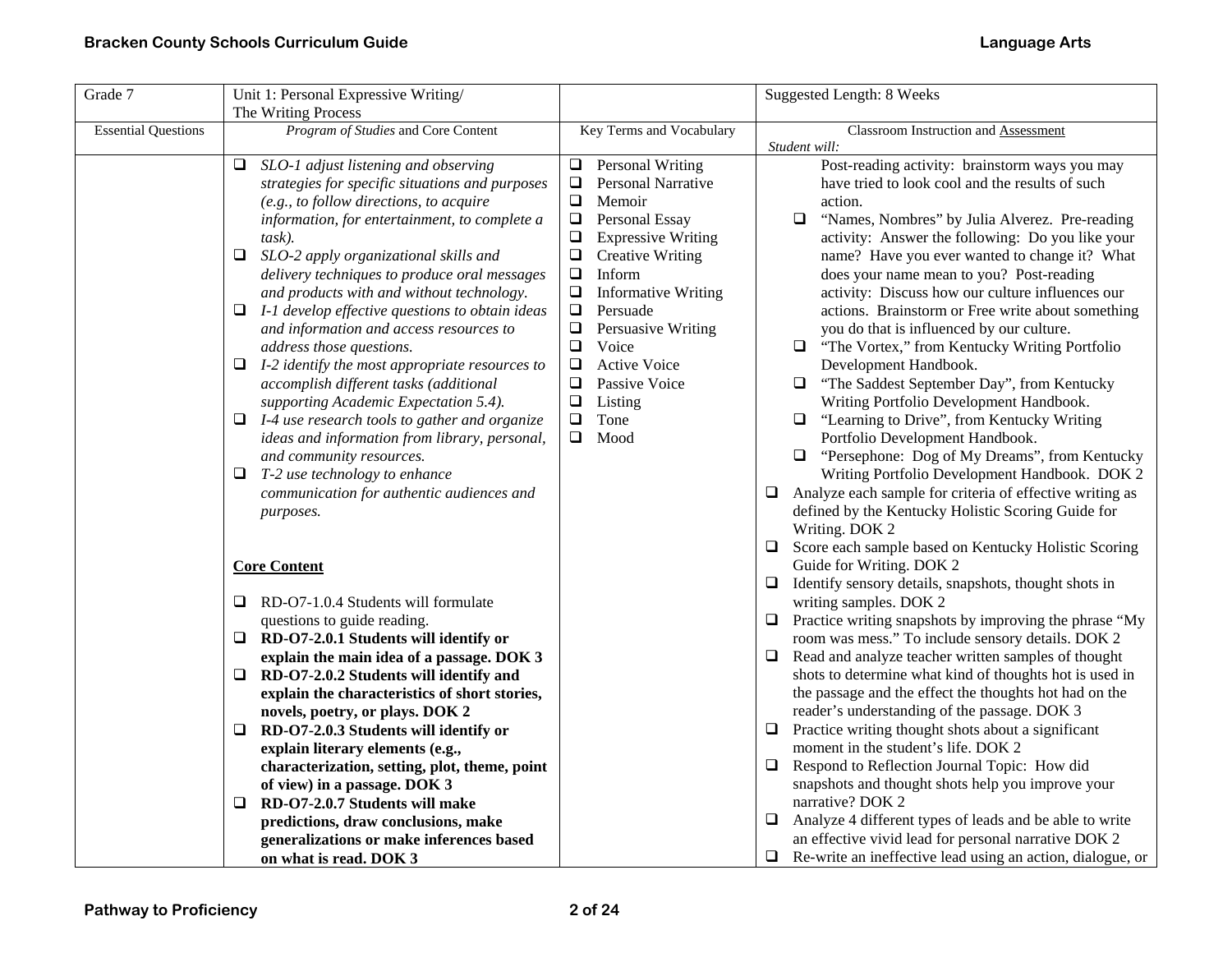| Grade 7                    | Unit 1: Personal Expressive Writing/                                                                                                                                                                                                                                                                                                                                                                                                                                                                                                                                                                         |                          | <b>Suggested Length: 8 Weeks</b>                                                                                                                                                                                                                                                                                                                                                                                                                                                                                                                                                                                                                                                         |
|----------------------------|--------------------------------------------------------------------------------------------------------------------------------------------------------------------------------------------------------------------------------------------------------------------------------------------------------------------------------------------------------------------------------------------------------------------------------------------------------------------------------------------------------------------------------------------------------------------------------------------------------------|--------------------------|------------------------------------------------------------------------------------------------------------------------------------------------------------------------------------------------------------------------------------------------------------------------------------------------------------------------------------------------------------------------------------------------------------------------------------------------------------------------------------------------------------------------------------------------------------------------------------------------------------------------------------------------------------------------------------------|
|                            | The Writing Process                                                                                                                                                                                                                                                                                                                                                                                                                                                                                                                                                                                          |                          |                                                                                                                                                                                                                                                                                                                                                                                                                                                                                                                                                                                                                                                                                          |
| <b>Essential Questions</b> | Program of Studies and Core Content                                                                                                                                                                                                                                                                                                                                                                                                                                                                                                                                                                          | Key Terms and Vocabulary | Classroom Instruction and Assessment<br>Student will:                                                                                                                                                                                                                                                                                                                                                                                                                                                                                                                                                                                                                                    |
|                            | $\Box$ RD-O7-3.0.1 Students will analyze the<br>relationship between events in a story and<br>a character's behavior. DOK 3<br>RD-O7-3.0.2 Students will identify or<br>Q.<br>explain an author's purpose in a passage.                                                                                                                                                                                                                                                                                                                                                                                      |                          | reaction lead. DOK 2<br>Examine the effects of active and passive voice on the<br>□<br>reader's understanding of a piece of writing and the<br>voice of the piece. DOK 2<br>Write a personal expressive piece, which includes<br>□                                                                                                                                                                                                                                                                                                                                                                                                                                                       |
|                            | DOK <sub>2</sub><br>WR-07-1.1.2 In Personal Expressive Writing,<br>⊔<br>Students will communicate the<br>significance of the writer's life<br>experience by narrating about life events,<br>relationships, or central ideas.<br>Students will apply the characteristics of<br>❏<br>the selected form (e.g., personal<br>narrative, personal memoir, personal<br>essay).<br>Students will sustain point of view.<br>$\Box$<br>$\Box$<br>Students will sustain a suitable tone or                                                                                                                              |                          | prewriting, drafting, revising, editing, and publishing<br>stages of the writing process. WP DOK 4<br>Respond to Reflection Journal Topic: What score do<br>$\Box$<br>you hope to receive on your personal narrative? How<br>do you plan to achieve this score? DOK 4<br>Analyze writing style to determine grammatical and<br>□<br>mechanical errors prominent within their own writing.<br>DOK <sub>2</sub><br>$\Box$<br>Recognize and apply correct and appropriate<br>punctuation of dialogue through in class practice, and<br>homework assignments. DOK 2<br>Respond to a reflection sheet/organizer in order to<br>$\Box$<br>reflect upon their growth, strengths/weaknesses as a |
|                            | appropriate voice.<br>WR-07-1.2.2 In Personal Expressive/Literary<br>Q.<br>Writing,<br>Students will communicate theme/main<br>❏<br>idea through use of literary elements<br>appropriate to the genre:<br>$\Box$ Students will develop characters<br>(fictional/non-fictional) through<br>thoughts, emotions, actions,<br>descriptions, or dialogue when<br>appropriate.<br>Students will develop plot/story line<br>⊔<br>appropriate to the form.<br>$\Box$<br>Students will develop an appropriate<br>setting, mood, scene, image, feeling<br>or story line.<br>Students will incorporate literary or<br>□ |                          | writer. DOK 4<br>$\Box$ Participate in peer response groups to analyze their own<br>and others writings. DOK 4<br>Score Personal Expressive Pieces using the Kentucky<br>□<br>Holistic Scoring Guide for Writing. CLA DOK 2                                                                                                                                                                                                                                                                                                                                                                                                                                                              |
|                            | poetic devices (e.g., simile, metaphor,<br>personification) when appropriate.<br>Students will incorporate reflection or                                                                                                                                                                                                                                                                                                                                                                                                                                                                                     |                          |                                                                                                                                                                                                                                                                                                                                                                                                                                                                                                                                                                                                                                                                                          |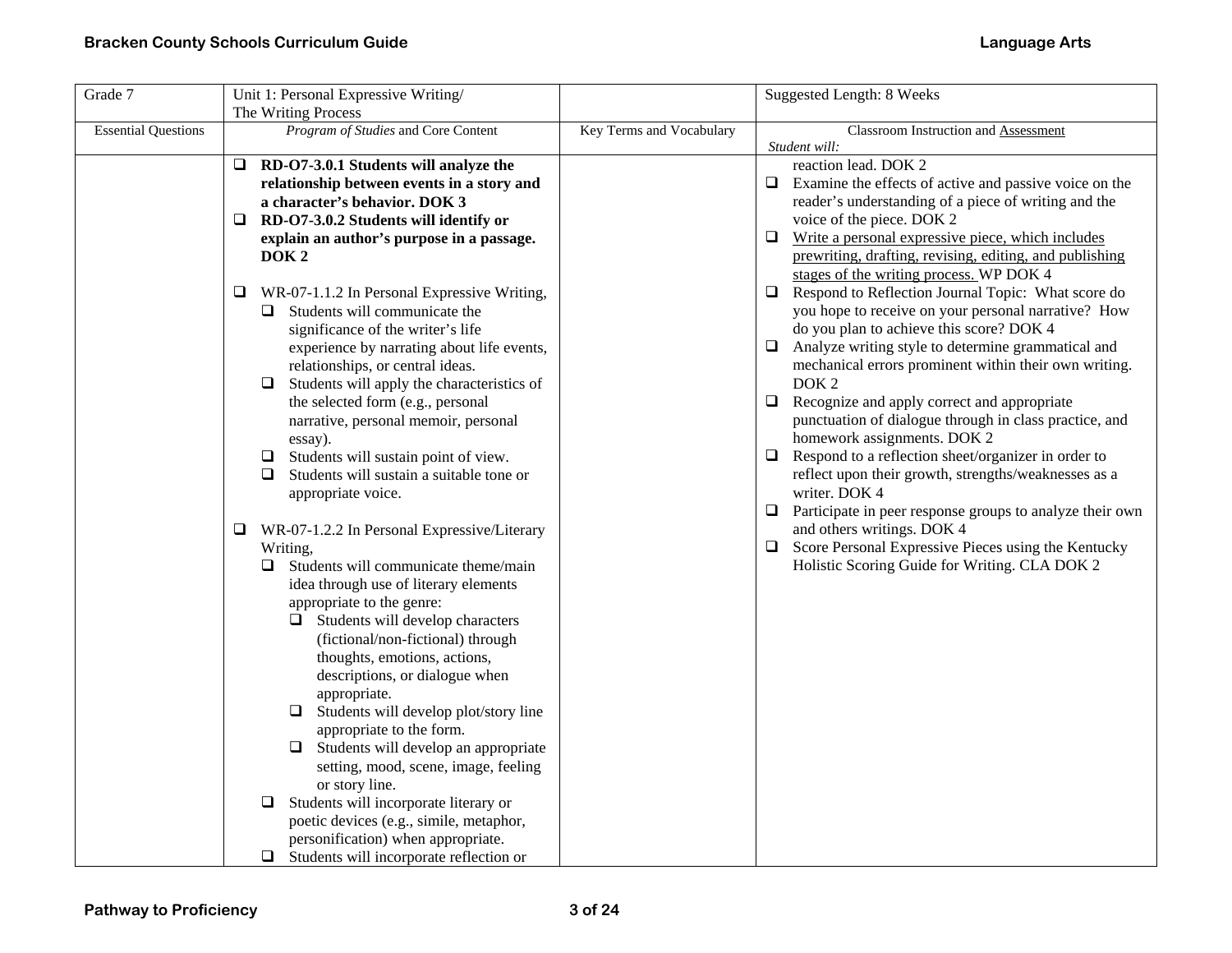| Grade 7                    | Unit 1: Personal Expressive Writing/                             |                          | <b>Suggested Length: 8 Weeks</b>     |
|----------------------------|------------------------------------------------------------------|--------------------------|--------------------------------------|
|                            | The Writing Process                                              |                          |                                      |
| <b>Essential Questions</b> | Program of Studies and Core Content                              | Key Terms and Vocabulary | Classroom Instruction and Assessment |
|                            | insight.                                                         |                          | Student will:                        |
|                            |                                                                  |                          |                                      |
|                            | WR-07-2.3.2 In Personal Expressive/Literary<br>⊔                 |                          |                                      |
|                            | Writing,                                                         |                          |                                      |
|                            | Students will engage the interest of the<br>❏                    |                          |                                      |
|                            | reader.                                                          |                          |                                      |
|                            | Students will communicate ideas and<br>Q.                        |                          |                                      |
|                            | details in meaningful order.                                     |                          |                                      |
|                            | Students will apply organizational<br>$\Box$                     |                          |                                      |
|                            | devices (e.g., foreshadowing, flashback)                         |                          |                                      |
|                            | when appropriate.                                                |                          |                                      |
|                            | Students will apply a variety of<br>$\Box$                       |                          |                                      |
|                            | transitions or transitional elements                             |                          |                                      |
|                            | between ideas and details to guide the                           |                          |                                      |
|                            | reader.                                                          |                          |                                      |
|                            | Students will apply paragraphs<br>$\Box$                         |                          |                                      |
|                            | effectively.                                                     |                          |                                      |
|                            | Students will arrange poetic stanzas in a<br>□                   |                          |                                      |
|                            | way that enhances the meaning through                            |                          |                                      |
|                            | the use of white space, line breaks, and<br>shape.               |                          |                                      |
|                            | Students will create conclusions<br>0                            |                          |                                      |
|                            | effectively.                                                     |                          |                                      |
|                            |                                                                  |                          |                                      |
|                            | $\Box$<br>WR-07-2.4.2 In Personal Expressive/Literary            |                          |                                      |
|                            | Writing,                                                         |                          |                                      |
|                            | Students will develop sentences of<br>⊔                          |                          |                                      |
|                            | various structures and lengths throughout                        |                          |                                      |
|                            | the piece.                                                       |                          |                                      |
|                            | Students will develop complete sentences<br>$\Box$               |                          |                                      |
|                            | or apply unconventional structures for an                        |                          |                                      |
|                            | intentional effect when appropriate.                             |                          |                                      |
|                            | Students will arrange poetic language in<br>□                    |                          |                                      |
|                            | meaningful order.                                                |                          |                                      |
|                            | Students will apply poetic line breaks<br>$\Box$<br>effectively. |                          |                                      |
|                            |                                                                  |                          |                                      |
|                            | WR-07-3.5.2 In Personal Expressive/Literary<br>⊔                 |                          |                                      |
|                            | Writing,                                                         |                          |                                      |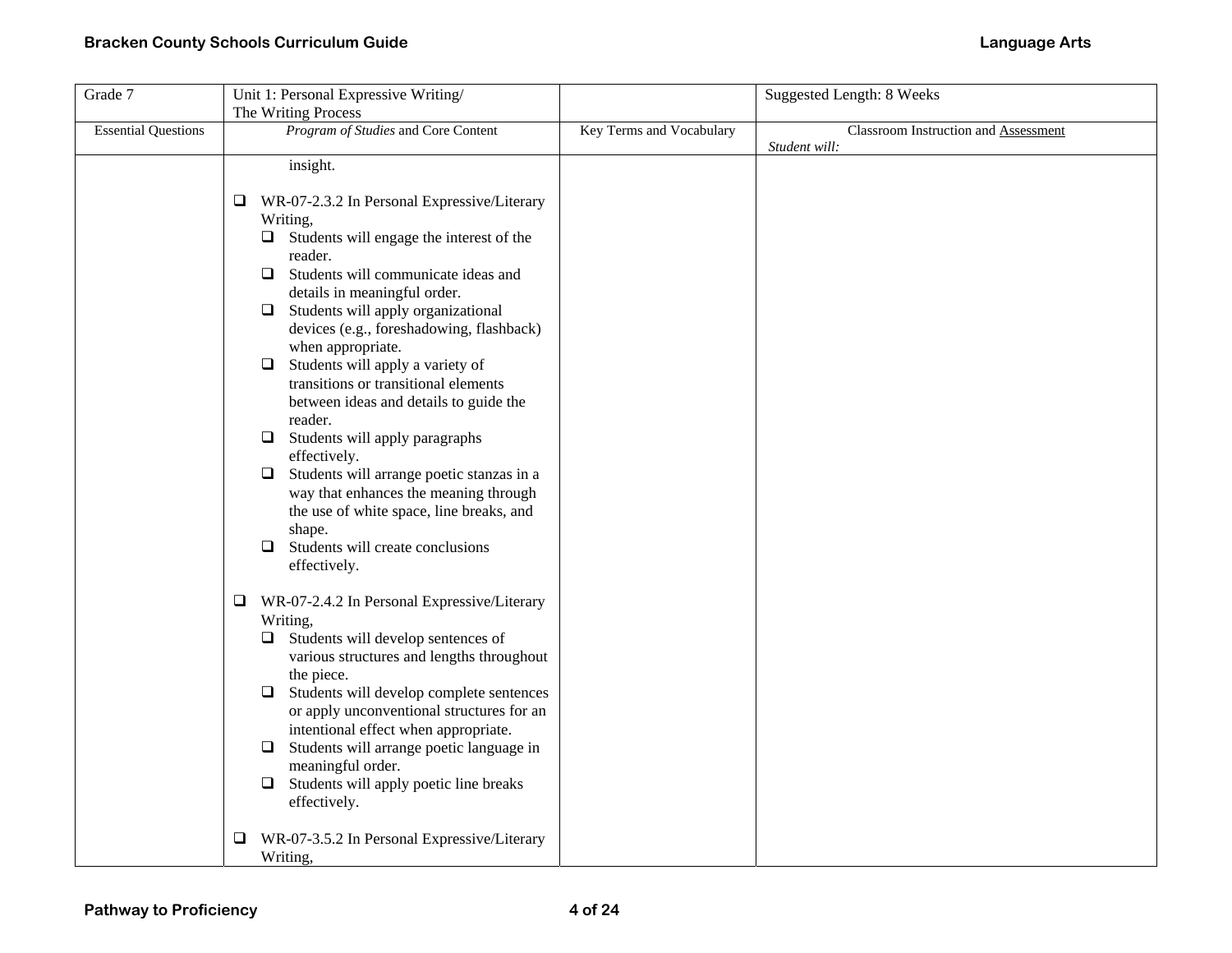| Grade 7                    | Unit 1: Personal Expressive Writing/                                                                                                                                                                                                                                                                                                                                                                                                                                                                                                                                                                                                                                                                                                                                                                                                                                     |                          | <b>Suggested Length: 8 Weeks</b>     |
|----------------------------|--------------------------------------------------------------------------------------------------------------------------------------------------------------------------------------------------------------------------------------------------------------------------------------------------------------------------------------------------------------------------------------------------------------------------------------------------------------------------------------------------------------------------------------------------------------------------------------------------------------------------------------------------------------------------------------------------------------------------------------------------------------------------------------------------------------------------------------------------------------------------|--------------------------|--------------------------------------|
|                            | The Writing Process                                                                                                                                                                                                                                                                                                                                                                                                                                                                                                                                                                                                                                                                                                                                                                                                                                                      |                          |                                      |
| <b>Essential Questions</b> | Program of Studies and Core Content                                                                                                                                                                                                                                                                                                                                                                                                                                                                                                                                                                                                                                                                                                                                                                                                                                      | Key Terms and Vocabulary | Classroom Instruction and Assessment |
|                            | Students will adhere to standard<br>$\Box$<br>guidelines for usage and grammar or use<br>nonstandard for effect.<br>Students will incorporate language based<br>❏<br>on economy, precision, richness, or<br>impact on the reader.<br>$\Box$ Students will develop ideas through<br>descriptive or figurative language.<br>WR-M-4.7.0 Focusing<br>❏<br>$\Box$ Connecting to content knowledge<br>$\Box$ Connecting to prior learning and<br>experience<br>$\Box$ Initiating an authentic reason to write<br>Thinking about a subject, an experience,<br>⊔                                                                                                                                                                                                                                                                                                                 |                          | Student will:                        |
|                            | a question, an issue, or a problem to<br>determine a meaningful reason to write<br>WR-M-4.8.0 Prewriting<br>❏<br>$\Box$ Selecting/narrowing topic<br>$\Box$ Establishing a purpose and<br>central/controlling idea or focus<br>Identifying and analyzing the audience<br>$\Box$<br>$\Box$ Determine the most appropriate form to<br>meet the needs of purpose and audience<br>$\Box$<br>Generating ideas (e.g., reading,<br>journaling, mapping, note taking,<br>interviewing, researching, writing-to-<br>learn activities)<br>Organizing ideas-examining other models<br>$\Box$<br>of good writing, appropriate text<br>structures to match purpose, carious ways<br>to organize information<br>WR-M-4.9.0 Drafting<br>❏<br>$\Box$ Writing draft(s) for an intended audience<br>$\Box$ Developing topic, elaborating ideas,<br>exploring sentence variety and language |                          |                                      |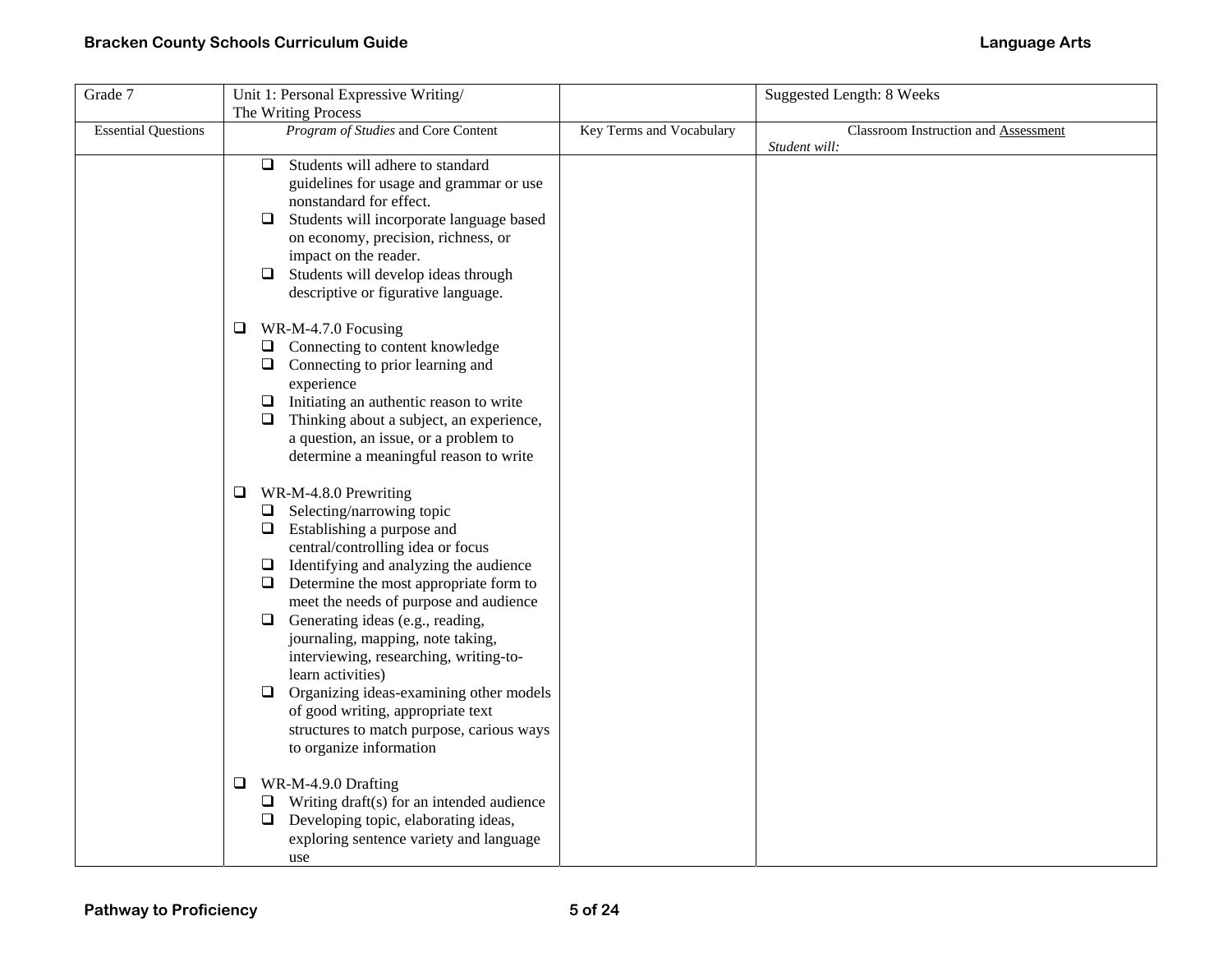| Grade 7                    | Unit 1: Personal Expressive Writing/                |                          | Suggested Length: 8 Weeks            |
|----------------------------|-----------------------------------------------------|--------------------------|--------------------------------------|
|                            | The Writing Process                                 |                          |                                      |
| <b>Essential Questions</b> | Program of Studies and Core Content                 | Key Terms and Vocabulary | Classroom Instruction and Assessment |
|                            |                                                     |                          | Student will:                        |
|                            |                                                     |                          |                                      |
|                            | WR-M-4.10.0 Revising (Content/Ideas)<br>u           |                          |                                      |
|                            | $\Box$ Reflecting to determine where to add,        |                          |                                      |
|                            | delete, rearrange, define/redefine, or              |                          |                                      |
|                            | elaborate content                                   |                          |                                      |
|                            | Conferencing with teacher or peer(s) to<br>$\Box$   |                          |                                      |
|                            | help determine where to add, delete,                |                          |                                      |
|                            | rearrange, define/redefine or elaborate<br>content  |                          |                                      |
|                            | $\Box$<br>Checking for accuracy of content          |                          |                                      |
|                            | Considering voice, tone, style, intended<br>⊔       |                          |                                      |
|                            | audience, coherence, transitions                    |                          |                                      |
|                            | $\Box$ Comparing with rubric criteria and           |                          |                                      |
|                            | benchmark papers/models                             |                          |                                      |
|                            | $\Box$ Considering effectiveness of language        |                          |                                      |
|                            | usage and sentences to communicate                  |                          |                                      |
|                            | ideas                                               |                          |                                      |
|                            |                                                     |                          |                                      |
|                            | <b>Revising Skills</b>                              |                          |                                      |
|                            | Idea Development                                    |                          |                                      |
|                            | $\Box$ WR-07-4.10.4-Students will narrow topic for  |                          |                                      |
|                            | selected writing.                                   |                          |                                      |
|                            | $\Box$ WR-07-4.10.5-Students will identify topic    |                          |                                      |
|                            | sentence of a paragraph.                            |                          |                                      |
|                            | WR-07-4.10.6-Students will select<br>Q.             |                          |                                      |
|                            | appropriate supporting details.                     |                          |                                      |
|                            | $\Box$ WR-07-4.10.7-Students will identify          |                          |                                      |
|                            | extraneous/irrelevant materials.                    |                          |                                      |
|                            | Organization                                        |                          |                                      |
|                            | $\Box$ WR-07-4.10.8-Students will correct sentences |                          |                                      |
|                            | that are out of chronological/sequential order      |                          |                                      |
|                            | or insert new sentences in the correct              |                          |                                      |
|                            | chronological/sequential position.                  |                          |                                      |
|                            | $\Box$ WR-07-4.10.9-Students will apply the most    |                          |                                      |
|                            | effective transitions.                              |                          |                                      |
|                            | $\Box$ WR-07-4.10.10-Students will develop          |                          |                                      |
|                            | effective introductions and closures for            |                          |                                      |
|                            | writing.                                            |                          |                                      |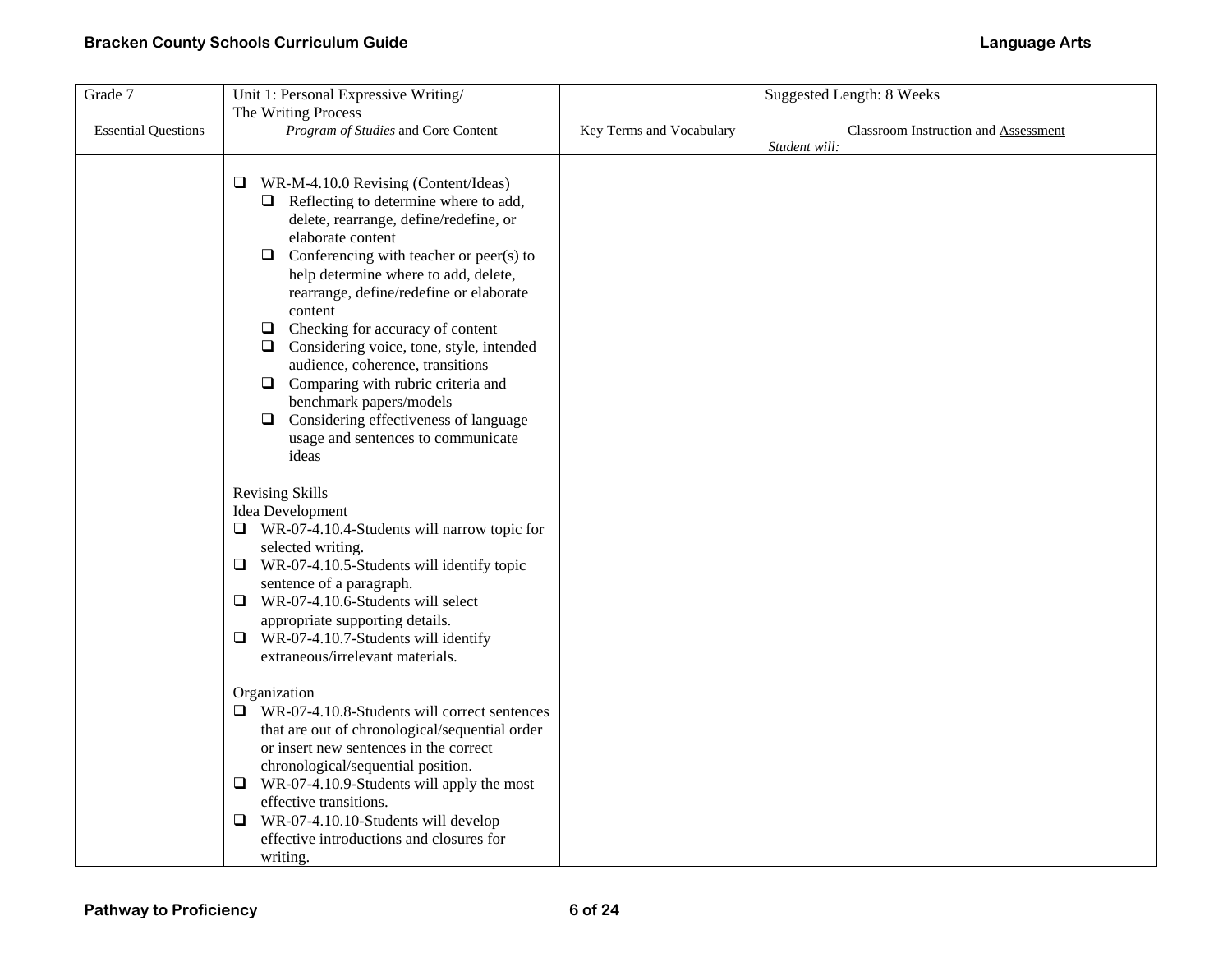| Grade 7                    | Unit 1: Personal Expressive Writing/                                                                                                                                                                                                                                                                                                                                                                                                                                                       |                          | Suggested Length: 8 Weeks            |
|----------------------------|--------------------------------------------------------------------------------------------------------------------------------------------------------------------------------------------------------------------------------------------------------------------------------------------------------------------------------------------------------------------------------------------------------------------------------------------------------------------------------------------|--------------------------|--------------------------------------|
|                            | The Writing Process                                                                                                                                                                                                                                                                                                                                                                                                                                                                        |                          |                                      |
| <b>Essential Questions</b> | Program of Studies and Core Content                                                                                                                                                                                                                                                                                                                                                                                                                                                        | Key Terms and Vocabulary | Classroom Instruction and Assessment |
|                            |                                                                                                                                                                                                                                                                                                                                                                                                                                                                                            |                          | Student will:                        |
|                            | Word Choice<br>WR-07-4.10.11-Students will eliminate<br>redundant words and phrases.<br>WR-07-4.10.12-Students will choose the most<br>□<br>specific word for use in a sentence.                                                                                                                                                                                                                                                                                                           |                          |                                      |
|                            | <b>Editing Skills</b><br>Language Usage<br>WR-07-4.11.13- Students will apply<br>knowledge of subject/verb agreement with<br>both singular and plural subjects.<br>WR-07-4.11.14- Students will apply<br>❏<br>knowledge of present, past, and future verb<br>tenses.<br>WR-07-4.11.15- Students will apply<br>⊔<br>knowledge of comparative and superlative<br>forms of adjectives and adverbs.<br>WR-07-4.11.16- Students will apply<br>□<br>knowledge of special problems in usage (a/an |                          |                                      |
|                            | to/two/too, their/there/they're), and pronoun<br>references and double negatives.                                                                                                                                                                                                                                                                                                                                                                                                          |                          |                                      |

| Grade 7                                         | Unit 2: Short Story Writing                                                                                                                                   |                                                                                      | Suggested Length: 8 Weeks                                                                                                                                                                                      |
|-------------------------------------------------|---------------------------------------------------------------------------------------------------------------------------------------------------------------|--------------------------------------------------------------------------------------|----------------------------------------------------------------------------------------------------------------------------------------------------------------------------------------------------------------|
| <b>Essential Questions</b>                      | <i>Program of Studies</i> and Core Content                                                                                                                    | Key Terms and Vocabulary                                                             | <b>Classroom Instruction and Assessment</b>                                                                                                                                                                    |
|                                                 |                                                                                                                                                               |                                                                                      | Student will:                                                                                                                                                                                                  |
|                                                 | <b>Program of Studies</b>                                                                                                                                     |                                                                                      |                                                                                                                                                                                                                |
| Why are stories<br>important to our<br>society? | R-1 identify the meaning of a variety of<br>u<br>reading materials, making connections to<br>students' lives, to the real world, and/or to<br>current events. | Major Characters<br><b>Secondary Characters</b><br>Motivation<br><b>Fixed Action</b> | Take notes using teacher generated notes to summarize<br>information about the elements of short story. DOK 3<br>Read and analyze a variety of literary works including:<br>❏<br>"Charles", by Shirley Jackson |
| How does                                        | R-2 respond to and analyze meaning, literary<br>⊔                                                                                                             | Moving Action                                                                        | "Seventh Grade", by Gary Soto                                                                                                                                                                                  |
| literature                                      | techniques (e.g., figurative language,                                                                                                                        | Setting                                                                              | "All Summer in a Day", by Ray Bradbury                                                                                                                                                                         |
| provide insight                                 | foreshadowing, characterization), and                                                                                                                         | <b>Theme</b>                                                                         | "Song of the Trees", by Mildred Taylor                                                                                                                                                                         |
| into the quality                                | elements (e.g., characters, setting, conflict/                                                                                                                | Point of View                                                                        | "Rikki Tikki Tavi", by Rudyard Kipling                                                                                                                                                                         |
| of the human                                    | resolution, theme, point of view) of different                                                                                                                | Omniscient                                                                           | "Ransom of Red Chief" by O. Henry                                                                                                                                                                              |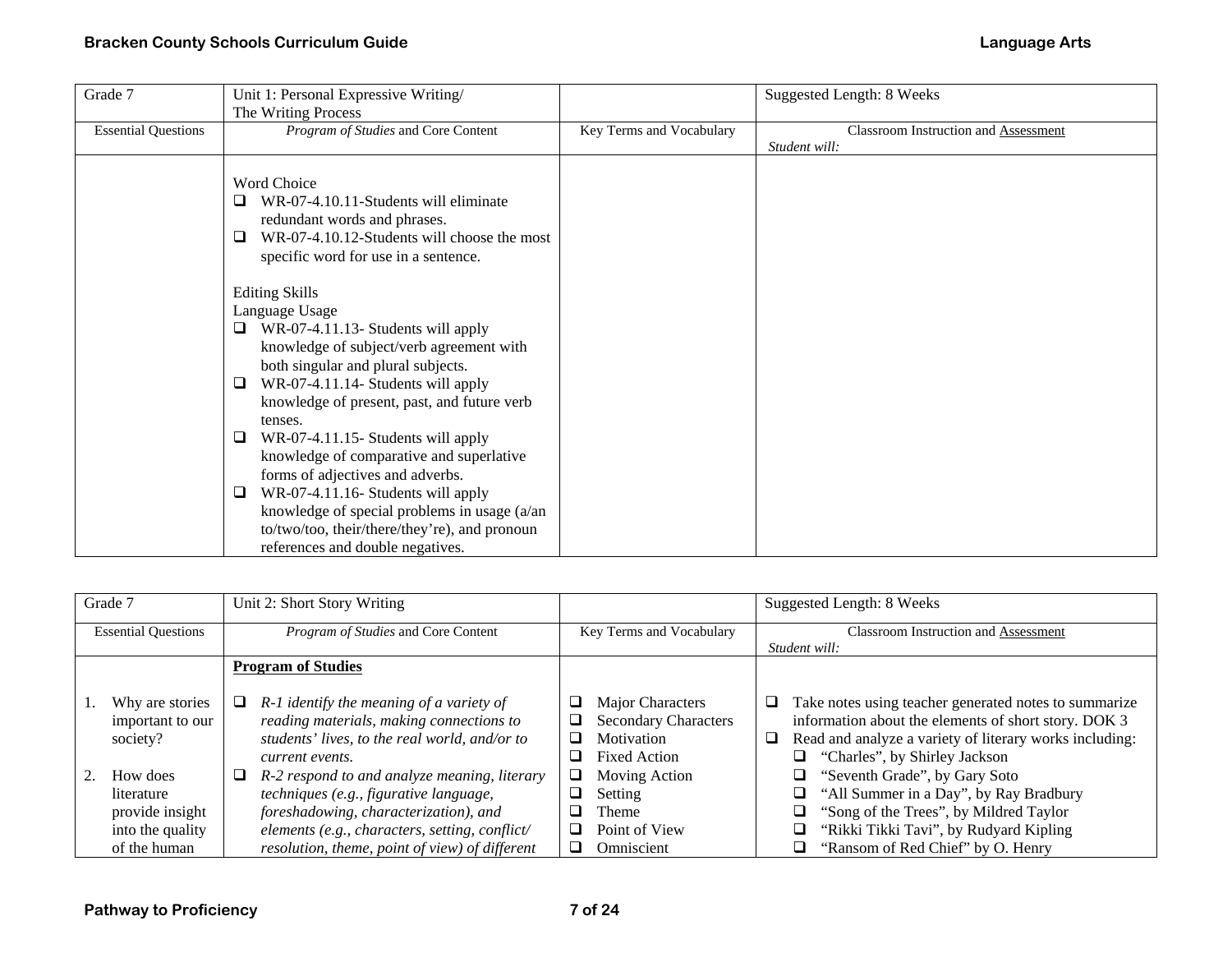| Grade 7                                                                                     | Unit 2: Short Story Writing                                                                                                                                                                                                                                                                                                                                                                                                                                                                                                                                                                                                                                                                                                                                                                                                                                                                                                                                                                                                                                                                                                                                                                                                                                                                                                                                                                                                                                                                                                                                                                                                                                                                                                                                    |                                                                                                                                                                                                                                                                                                                                                                                                                                                                                                                                                                                                                                                                                                                 | Suggested Length: 8 Weeks                                                                                                                                                                                                                                                                                                                                                                                                                                                                                                                                                                                                                                                                                                                                                                                                                                                                                                                                                                                                                                                                                                                                                                                                                                                                                                                                                                                                                                                                                                                                                                                                                                                                                                                                                                                                                                                                                                                                                                                                                                                                                         |
|---------------------------------------------------------------------------------------------|----------------------------------------------------------------------------------------------------------------------------------------------------------------------------------------------------------------------------------------------------------------------------------------------------------------------------------------------------------------------------------------------------------------------------------------------------------------------------------------------------------------------------------------------------------------------------------------------------------------------------------------------------------------------------------------------------------------------------------------------------------------------------------------------------------------------------------------------------------------------------------------------------------------------------------------------------------------------------------------------------------------------------------------------------------------------------------------------------------------------------------------------------------------------------------------------------------------------------------------------------------------------------------------------------------------------------------------------------------------------------------------------------------------------------------------------------------------------------------------------------------------------------------------------------------------------------------------------------------------------------------------------------------------------------------------------------------------------------------------------------------------|-----------------------------------------------------------------------------------------------------------------------------------------------------------------------------------------------------------------------------------------------------------------------------------------------------------------------------------------------------------------------------------------------------------------------------------------------------------------------------------------------------------------------------------------------------------------------------------------------------------------------------------------------------------------------------------------------------------------|-------------------------------------------------------------------------------------------------------------------------------------------------------------------------------------------------------------------------------------------------------------------------------------------------------------------------------------------------------------------------------------------------------------------------------------------------------------------------------------------------------------------------------------------------------------------------------------------------------------------------------------------------------------------------------------------------------------------------------------------------------------------------------------------------------------------------------------------------------------------------------------------------------------------------------------------------------------------------------------------------------------------------------------------------------------------------------------------------------------------------------------------------------------------------------------------------------------------------------------------------------------------------------------------------------------------------------------------------------------------------------------------------------------------------------------------------------------------------------------------------------------------------------------------------------------------------------------------------------------------------------------------------------------------------------------------------------------------------------------------------------------------------------------------------------------------------------------------------------------------------------------------------------------------------------------------------------------------------------------------------------------------------------------------------------------------------------------------------------------------|
| <b>Essential Questions</b>                                                                  | Program of Studies and Core Content                                                                                                                                                                                                                                                                                                                                                                                                                                                                                                                                                                                                                                                                                                                                                                                                                                                                                                                                                                                                                                                                                                                                                                                                                                                                                                                                                                                                                                                                                                                                                                                                                                                                                                                            | Key Terms and Vocabulary                                                                                                                                                                                                                                                                                                                                                                                                                                                                                                                                                                                                                                                                                        | Classroom Instruction and Assessment<br>Student will:                                                                                                                                                                                                                                                                                                                                                                                                                                                                                                                                                                                                                                                                                                                                                                                                                                                                                                                                                                                                                                                                                                                                                                                                                                                                                                                                                                                                                                                                                                                                                                                                                                                                                                                                                                                                                                                                                                                                                                                                                                                             |
| condition?<br>What can you<br>3.<br>learn about<br>yourself<br>through creative<br>writing? | literary genres (e.g., novels, essays, short<br>stories, poetry, drama).<br>R-6 select and read materials for enjoyment.<br>❏<br>0<br>$R$ -7 employ reading strategies (e.g.,<br>skimming, scanning) to locate and apply<br>information in varied print and nonprint (e.g.,<br>computers, media, interviews) resources for<br>inquiry projects and other authentic tasks.<br>R-8 use vocabulary and comprehension<br>❏<br>strategies, as well as technology, to<br>understand text.<br>$\Box$ W-1 respond to reading, listening, observing,<br>and inquiry through applying writing-to-learn<br>strategies in situations such as graphic<br>organizers, note taking, journals, and logs<br>and writing-to-demonstrate-learning<br>strategies in situations such as graphic<br>organizers, open-response questions, and<br>summaries.<br>W-2 use information from technology and<br>u<br>other resources to develop independent ideas<br>and support those ideas in writings for<br>authentic purposes and audiences.<br>W-4 write literary pieces reflecting elements<br>Q<br>of genres read and techniques/styles of<br>accomplished writers (additional supporting<br>Academic Expectation 5.2).<br>W-6 write pieces that reflect on themselves as<br>❏<br>writers and on their own samples of writing.<br>W-7 critique their own and others' works<br>❏<br>based on criteria for effective writing,<br>including awareness of audience and<br>purpose, organization, idea development, and<br>standards of correctness (e.g., mechanics,<br>grammar, spelling).<br>SLO-1 adjust listening and observing<br>❏<br>strategies for specific situations and purposes<br>(e.g., to follow directions, to acquire<br>information, for entertainment, to complete a | $\Box$ Limited<br>1 <sup>st</sup> Person Point of<br>o.<br>View<br>3 <sup>rd</sup> Person Point of<br>$\Box$<br>View<br>$2nd$ Person Point of<br>$\Box$<br>View<br>Voice<br>$\Box$<br>$\Box$<br><b>Active Voice</b><br>❏<br>Passive Voice<br>$\Box$<br>Listing<br>$\Box$<br>Moral<br>$\Box$<br>Genres<br>$\Box$<br>Fantasy<br>$\Box$<br><b>Science Fiction</b><br>$\Box$<br><b>Historical Fiction</b><br>$\Box$<br><b>Realistic Fiction</b><br>❏<br>Horror<br>$\Box$<br>Fable<br>$\Box$<br>Legend<br>$\Box$<br>Dialogue<br>$\Box$<br><b>Figurative Language</b><br>$\Box$<br>Simile<br>$\Box$<br>Metaphor<br>$\Box$<br>Hyperbole<br>$\Box$<br>Tone<br>$\Box$<br>Mood<br>$\Box$<br>Foreshadowing<br>$\Box$ Irony | "Snow Cream, Anyone?" by Angela Lockhart<br>$\Box$<br>"The Dead", from Kentucky Writing Portfolio<br>Development Handbook<br>"Henry and the Storm", from Kentucky Writing<br>Q.<br>Portfolio Development Handbook<br>"Revenge", from Kentucky Writing Portfolio<br>⊔<br>Development Handbook<br>"I Have Seen the Enemy", from Kentucky Writing<br>Q.<br>Portfolio Development Handbook. DOK 2<br>"Charles" Pre-reading activity: As a whole group,<br>⊔<br>generate a list of misbehaviors the students experienced<br>during kindergarten or first grade. Discuss these<br>behaviors and the effect they had on the rest of the class<br>and the teacher. End by generating strategies that could<br>have put a stop to the misbehavior. During Reading<br>Activity: Discuss unfamiliar vocabulary words and<br>make predictions. Post-reading activity: Discuss<br>Jackson's use of foreshadowing and irony in the story.<br>This discussion should include the writer's intentions<br>and how these intentions serve to meet the purpose of<br>the story. DOK 2<br>"Seventh Grade" Pre-reading activity: As a whole<br>⊔<br>group, generate and discuss ways boys and girls have<br>tried to impress one another. List these in graphic<br>organizer chart on the chalkboard. Post-reading<br>activity: Discuss character motivation as demonstrated<br>by the character in the story. Complete open response<br>about characterization and motivation. DOK 2<br>"All Summer in a Day" Pre-reading activity: Ask<br>⊔<br>students to briefly answer the following questions and<br>write their responses on paper: 1. Recall a time when<br>someone was excluded or treated differently. 2. Why<br>do children exclude people unlike themselves? Discuss<br>responses in class. During Reading activity: ask<br>students to jot down notes on paper about the setting<br>(what it is, where it is, unusual characteristics of). Post-<br>reading activity: Discussion and open response about<br>the setting of this story. Students should gain an<br>understanding of how setting effects plot and character |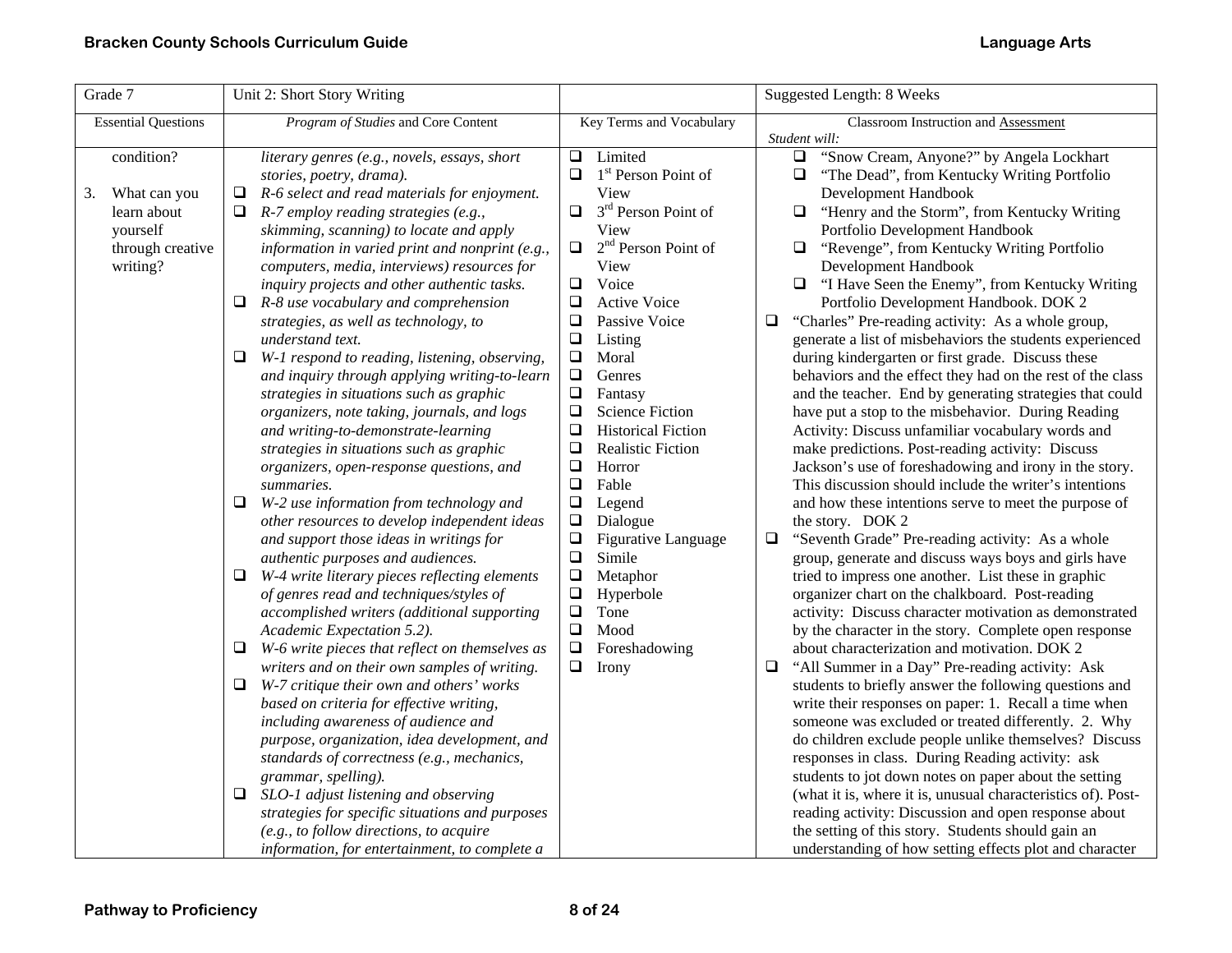| Grade 7                    | Unit 2: Short Story Writing                                                                                                                                                                                                                                                                                                                                                                                                                                                                                                                                                                                                   |                          | Suggested Length: 8 Weeks                                                                                                                                                                                                                                                                                                                                                                                                                                                                                                                                                                                                                                                                                                                                                                                                |
|----------------------------|-------------------------------------------------------------------------------------------------------------------------------------------------------------------------------------------------------------------------------------------------------------------------------------------------------------------------------------------------------------------------------------------------------------------------------------------------------------------------------------------------------------------------------------------------------------------------------------------------------------------------------|--------------------------|--------------------------------------------------------------------------------------------------------------------------------------------------------------------------------------------------------------------------------------------------------------------------------------------------------------------------------------------------------------------------------------------------------------------------------------------------------------------------------------------------------------------------------------------------------------------------------------------------------------------------------------------------------------------------------------------------------------------------------------------------------------------------------------------------------------------------|
| <b>Essential Questions</b> | Program of Studies and Core Content                                                                                                                                                                                                                                                                                                                                                                                                                                                                                                                                                                                           | Key Terms and Vocabulary | Classroom Instruction and Assessment                                                                                                                                                                                                                                                                                                                                                                                                                                                                                                                                                                                                                                                                                                                                                                                     |
|                            | $task)$ .<br>SLO-2 apply organizational skills and<br>❏.<br>delivery techniques to produce oral messages<br>and products with and without technology.<br>$\Box$ I-1 develop effective questions to obtain ideas<br>and information and access resources to<br>address those questions.<br>$\Box$ I-4 use research tools to gather and organize<br>ideas and information from library, personal,<br>and community resources<br>$\Box$ T-1 use appropriate technology to access<br>ideas and information for authentic tasks.<br>$\Box$ T-2 use technology to enhance<br>communication for authentic audiences and<br>purposes. |                          | Student will:<br>development of short story. DOK 3<br>Complete a simile/metaphor chart to classify similes and<br>❏<br>metaphors, as well as, explain the meanings of the<br>similes and metaphors from "All Summer in a Day".<br>DOK <sub>2</sub><br>Write their own similes. DOK 3<br>$\Box$<br>$\Box$<br>"Song of the Trees" pre-reading activity: Complete the<br>following questions on paper by answering agree or<br>disagree: 1. People gain respect by standing up for<br>their beliefs. 2. Given the chance, most people will<br>never take advantage of another person. 3. Some<br>people are treated unfairly because of their skin color.<br>4. Nobody owns the earth. Discuss answers as a whole<br>group. Post-reading activity: Create a story map and<br>analyze the plot and theme of the story. DOK 3 |
|                            | <b>Core Content</b><br>$\Box$ RD-07-1.0.2 Students will select, based on                                                                                                                                                                                                                                                                                                                                                                                                                                                                                                                                                      |                          | Listen to "Song of the Trees". DOK 1<br>$\Box$<br>"Rikki Tikki Tavi" pre-reading activity: Jot down an<br>$\Box$<br>answer to the following question: 1. What would you<br>do if you were facing a bully? Discuss responses as<br>whole group. Review terms: personification/fantasy.                                                                                                                                                                                                                                                                                                                                                                                                                                                                                                                                    |
|                            | context, the appropriate meaning for a<br>word that has multiple meanings. DOK 2<br>$\Box$ RD-O7-1.0.4 Students will formulate                                                                                                                                                                                                                                                                                                                                                                                                                                                                                                |                          | Post-reading activity: Identify 3 conflicts Rikki Tikki<br>Tavi faced. Determine the greatest of these conflicts<br>and justify your explanation. DOK 1                                                                                                                                                                                                                                                                                                                                                                                                                                                                                                                                                                                                                                                                  |
|                            | questions to guide reading.<br>$\Box$ RD-O7-2.0.1 Students will identify or                                                                                                                                                                                                                                                                                                                                                                                                                                                                                                                                                   |                          | Listen to 'Rikki Tikki Tavi'', and compare voice within<br>$\Box$<br>the 2 pieces using a Venn diagram. DOK 1<br>Read and score each of the benchmark short stories from                                                                                                                                                                                                                                                                                                                                                                                                                                                                                                                                                                                                                                                 |
|                            | explain the main idea of a passage. DOK 3<br>RD-O7-2.0.2 Students will identify and<br>⊔<br>explain the characteristics of short stories,<br>novels, poetry, or plays. DOK 2                                                                                                                                                                                                                                                                                                                                                                                                                                                  |                          | ⊔<br>the Kentucky Writing Portfolio Development<br>Handbook. DOK 3<br>Analyze "Revenge" using literature circle approach<br>⊔                                                                                                                                                                                                                                                                                                                                                                                                                                                                                                                                                                                                                                                                                            |
|                            | $\Box$ RD-O7-2.0.3 Students will identify or<br>explain literary elements (e.g.,<br>characterization, setting, plot, theme, point<br>of view) in a passage. DOK 3                                                                                                                                                                                                                                                                                                                                                                                                                                                             |                          | during a guided practice activity. DOK 3<br>Analyze "I Have Seen the Enemy" using a literature<br>$\Box$<br>circle approach in small groups. Share findings with the<br>entire class during a discussion. DOK 3                                                                                                                                                                                                                                                                                                                                                                                                                                                                                                                                                                                                          |
|                            | RD-O7-2.0.7 Students will make<br>❏<br>predictions, draw conclusions, make<br>generalizations or make inferences based<br>on what is read. DOK 3                                                                                                                                                                                                                                                                                                                                                                                                                                                                              |                          | Complete a variety of prewriting activities to generate<br>⊔<br>ideas for their own short story that may include:<br>$\Box$ Using setting and character cards to randomly select<br>2 characters and a setting, followed by developing                                                                                                                                                                                                                                                                                                                                                                                                                                                                                                                                                                                   |
|                            | RD-O7-3.0.1 Students will analyze the<br>⊔<br>relationship between events in a story and                                                                                                                                                                                                                                                                                                                                                                                                                                                                                                                                      |                          | motivation and a conflict for these characters.<br>$\Box$ Using "A Picture is Worth a Thousand Words"                                                                                                                                                                                                                                                                                                                                                                                                                                                                                                                                                                                                                                                                                                                    |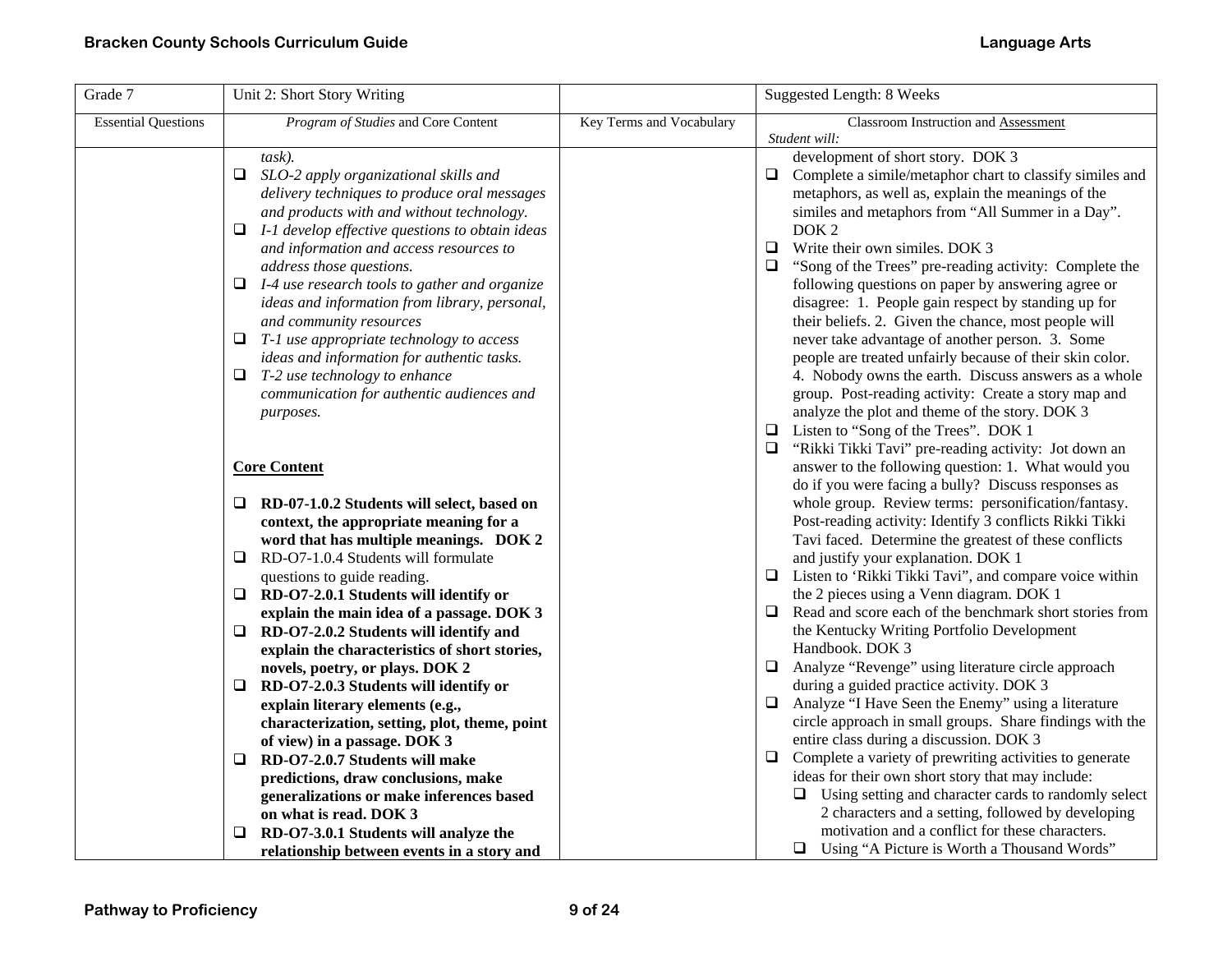| Grade 7                    | Unit 2: Short Story Writing                                                                                                                                                                                                                                                                                                                                                                                                                                                                                                                                                                                                                                                                                                                                                                                                                                                                                                                                                                                                                                                                                                                                                                                                                             |                          | <b>Suggested Length: 8 Weeks</b>                                                                                                                                                                                                                                                                                                                                                                                                                                                                                                                                                                                                                                                                                                                                                                                                                                                                                                                                                                                                                                                                                                                                                                                                                                                                                                                                                                                                                                        |
|----------------------------|---------------------------------------------------------------------------------------------------------------------------------------------------------------------------------------------------------------------------------------------------------------------------------------------------------------------------------------------------------------------------------------------------------------------------------------------------------------------------------------------------------------------------------------------------------------------------------------------------------------------------------------------------------------------------------------------------------------------------------------------------------------------------------------------------------------------------------------------------------------------------------------------------------------------------------------------------------------------------------------------------------------------------------------------------------------------------------------------------------------------------------------------------------------------------------------------------------------------------------------------------------|--------------------------|-------------------------------------------------------------------------------------------------------------------------------------------------------------------------------------------------------------------------------------------------------------------------------------------------------------------------------------------------------------------------------------------------------------------------------------------------------------------------------------------------------------------------------------------------------------------------------------------------------------------------------------------------------------------------------------------------------------------------------------------------------------------------------------------------------------------------------------------------------------------------------------------------------------------------------------------------------------------------------------------------------------------------------------------------------------------------------------------------------------------------------------------------------------------------------------------------------------------------------------------------------------------------------------------------------------------------------------------------------------------------------------------------------------------------------------------------------------------------|
| <b>Essential Questions</b> | Program of Studies and Core Content                                                                                                                                                                                                                                                                                                                                                                                                                                                                                                                                                                                                                                                                                                                                                                                                                                                                                                                                                                                                                                                                                                                                                                                                                     | Key Terms and Vocabulary | Classroom Instruction and Assessment<br>Student will:                                                                                                                                                                                                                                                                                                                                                                                                                                                                                                                                                                                                                                                                                                                                                                                                                                                                                                                                                                                                                                                                                                                                                                                                                                                                                                                                                                                                                   |
|                            | a character's behavior. DOK 3<br>RD-O7-3.0.2 Students will identify or<br>□<br>explain an author's purpose in a passage.<br>DOK <sub>2</sub><br>WR-07-1.1.2 In Literary Writing,<br>❏<br>Students will communicate to an<br>audience about the human condition by<br>painting a picture, recreating a feeling,<br>telling a story, capturing a moment,<br>evoking an image, or showing an<br>extraordinary perception of the ordinary,<br>etc.<br>$\Box$<br>Students will apply characteristics of the<br>selected form (e.g., short story,<br>play/script, poem).<br>Students will sustain point of view.<br>□<br>Students will sustain a suitable tone or<br>❏<br>appropriate voice.<br>$\Box$ Students will apply a fictional perspective<br>in literary writing when appropriate.<br>Sentence Structure<br>WR-07-4.11.18-Students will correct run-on<br>Q.<br>and awkward sentences.<br>$\Box$<br>WR-07-4.11.19-Students will correct<br>sentence fragments.<br>WR-07-4.11.20-Students will combine short<br>$\Box$<br>choppy sentences effectively.<br>Spelling<br>$\Box$ WR-07-4.11.23-Students will apply<br>knowledge of spelling patterns,<br>generalizations, and rules to commonly used<br>words.<br>WR-07-4.11.24-Students will apply<br>u |                          | cards to create a story from a photograph.<br>$\Box$ Using "Just the Facts" newspaper clippings and<br>handout to answer 5W-How questions to generate<br>an idea for a short story.<br>Using "Pictionary" activity to generate short story<br>ideas from drawings.<br>Using "Do You Hear What I Hear" activity to listen<br>$\Box$<br>to music in order to generate ideas for a short story.<br>$\Box$<br>Play the 'Genre Game' to identify and classify<br>various genres, then write a small sketch of each<br>genre. DOK 2<br>Participate in a visualization exercise in order to develop<br>□<br>elements to include in their own short stories. DOK 3<br>Create a character collage of their main character that<br>⊔<br>outlines the character's main traits. DOK 2<br>Complete a fixed and moving action sheet for main<br>⊔<br>characters from short stories read in class. DOK 2<br>Write a short story taking the piece through prewriting.<br>⊔<br>drafting, revising, editing, and publishing stages WP.<br>DOK <sub>3</sub><br>Backboard their short stories. DOK 3<br>❏<br>Participate in peer response groups to analyze their own<br>$\Box$<br>and others writings. DOK 3<br>Complete Analyzing Writing Style sheet DOK 2<br>Score Short Stories using Kentucky Holistic Scoring<br>⊔<br>Guide for Writing CLA. DOK 4<br>Complete a reflection sheet/organizer in order to reflect<br>□<br>upon their growth, strengths/weaknesses as a writer.<br>DOK4 |
|                            | knowledge of spelling patterns,<br>generalizations, and rules to plural forms of<br>words.                                                                                                                                                                                                                                                                                                                                                                                                                                                                                                                                                                                                                                                                                                                                                                                                                                                                                                                                                                                                                                                                                                                                                              |                          |                                                                                                                                                                                                                                                                                                                                                                                                                                                                                                                                                                                                                                                                                                                                                                                                                                                                                                                                                                                                                                                                                                                                                                                                                                                                                                                                                                                                                                                                         |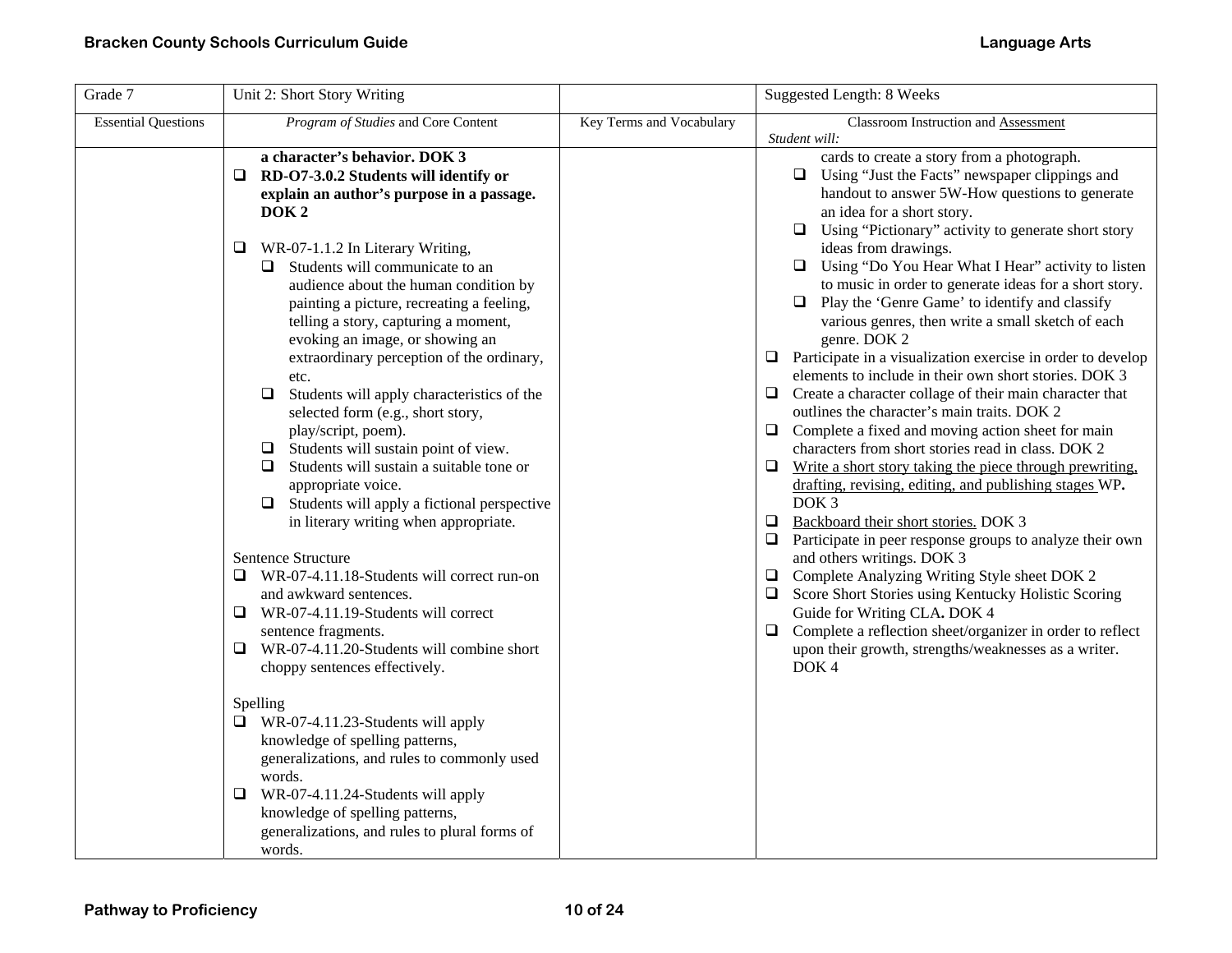| Grade 7                    | Unit 2: Short Story Writing                                                                                                                                                                                                                                                                                                              |                          | <b>Suggested Length: 8 Weeks</b>     |
|----------------------------|------------------------------------------------------------------------------------------------------------------------------------------------------------------------------------------------------------------------------------------------------------------------------------------------------------------------------------------|--------------------------|--------------------------------------|
| <b>Essential Questions</b> | Program of Studies and Core Content                                                                                                                                                                                                                                                                                                      | Key Terms and Vocabulary | Classroom Instruction and Assessment |
|                            | $\Box$ WR-07-4.11.25-Students will apply<br>knowledge of spelling patterns,<br>generalizations and rules to contractions.<br>WR-07-4.11.26-Students will apply<br>Q.<br>knowledge of spelling patterns,<br>generalizations and rules to change verb<br>endings.                                                                          |                          | Student will:                        |
|                            | Capitalization<br>$\Box$ WR-07-4.11.27-Students will capitalize<br>proper nouns (e.g., names, days, months).<br>$\Box$ WR-07-4.11.28-Students will capitalize the<br>beginning of sentences.<br>$\Box$ WR-07-4.11.29-Students will capitalize the<br>pronoun "I".<br>$\Box$ WR-07-4.11.30-Students will capitalize<br>proper adjectives. |                          |                                      |
|                            | Punctuation<br>$\Box$ WR-07-4.11.33-Students will correctly<br>punctuate declarative, exclamatory,<br>interrogative and imperative sentences.<br>$\Box$ WR-07-4.11.34-Students will use commas in<br>a series, a date, a compound sentence, and the                                                                                      |                          |                                      |
|                            | greeting and closing of a letter.<br>WR-07-4.11.35-Students will correctly apply<br>Q.<br>the rules of punctuation for commas in<br>appositives, direct address, and introductory<br>phrases and clauses.                                                                                                                                |                          |                                      |
|                            | $\Box$ WR-08-4.11.36-Students will correctly apply<br>the rules of punctuation for apostrophes in<br>possessives and plurals.<br>$\Box$ WR-07-4.11.37-Students will correctly apply                                                                                                                                                      |                          |                                      |
|                            | the rules of punctuation for periods in<br>abbreviations and acronyms.<br>WR-7-4.11.38-Students will correctly apply<br>u<br>the rules of punctuation for semi-colons in                                                                                                                                                                 |                          |                                      |
|                            | items in a series and combined sentences.<br>WR-07-4.11.39-Students will correctly apply<br>⊔                                                                                                                                                                                                                                            |                          |                                      |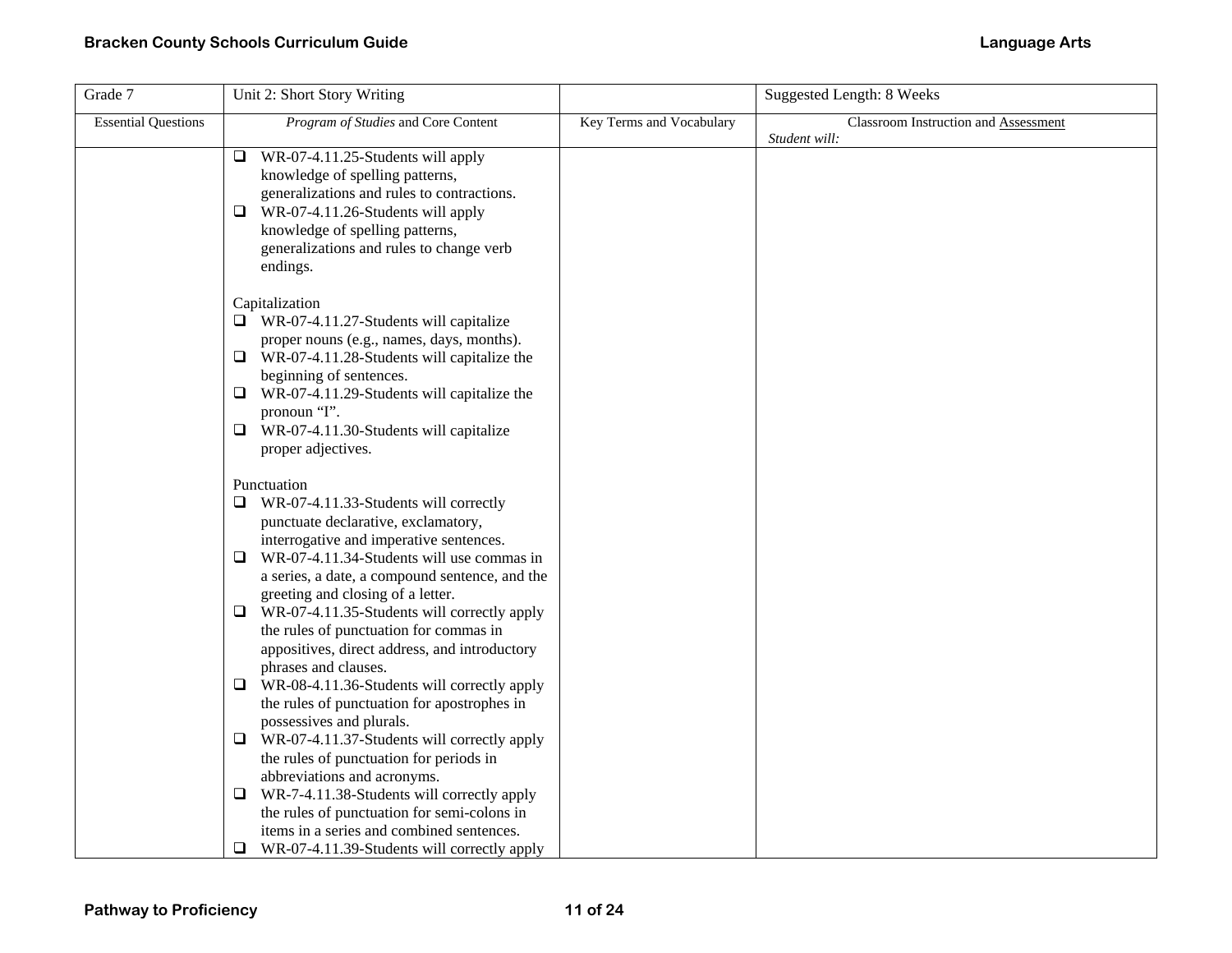| Grade 7                    | Unit 2: Short Story Writing                     |                          | Suggested Length: 8 Weeks                   |
|----------------------------|-------------------------------------------------|--------------------------|---------------------------------------------|
| <b>Essential Questions</b> | <i>Program of Studies</i> and Core Content      | Key Terms and Vocabulary | <b>Classroom Instruction and Assessment</b> |
|                            |                                                 |                          | Student will:                               |
|                            | the rules of punctuation for colons in          |                          |                                             |
|                            | introducing a list and the business letter      |                          |                                             |
|                            | greeting.                                       |                          |                                             |
|                            | WR-07-4.11.40-Students will correctly apply     |                          |                                             |
|                            | the rules of punctuation for quotation marks    |                          |                                             |
|                            | in dialogue, titles and direct/indirect quotes. |                          |                                             |
|                            |                                                 |                          |                                             |
|                            | Documentation                                   |                          |                                             |
|                            | WR-07-4.11.41-Students will document use        |                          |                                             |
|                            | of sources.                                     |                          |                                             |

| Grade 7                                                                                | Unit 3: Poetry                                                                                                                                                                                                                                                                                                                                                                                                                                                                                                                                                                                                                                                                                                                                                                                                                                                                                                                                   |                                                                                                                                                                                                                                                                                                                                                                                                               | Suggested Length: 3 Weeks                                                                                                                                                                                                                                                                                                                                                                                                                                                                                                                                                                                                                                                                                                                                                                                                                                                                                                                                                                                                                                                    |
|----------------------------------------------------------------------------------------|--------------------------------------------------------------------------------------------------------------------------------------------------------------------------------------------------------------------------------------------------------------------------------------------------------------------------------------------------------------------------------------------------------------------------------------------------------------------------------------------------------------------------------------------------------------------------------------------------------------------------------------------------------------------------------------------------------------------------------------------------------------------------------------------------------------------------------------------------------------------------------------------------------------------------------------------------|---------------------------------------------------------------------------------------------------------------------------------------------------------------------------------------------------------------------------------------------------------------------------------------------------------------------------------------------------------------------------------------------------------------|------------------------------------------------------------------------------------------------------------------------------------------------------------------------------------------------------------------------------------------------------------------------------------------------------------------------------------------------------------------------------------------------------------------------------------------------------------------------------------------------------------------------------------------------------------------------------------------------------------------------------------------------------------------------------------------------------------------------------------------------------------------------------------------------------------------------------------------------------------------------------------------------------------------------------------------------------------------------------------------------------------------------------------------------------------------------------|
| <b>Essential Questions</b>                                                             | Program of Studies and Core Content                                                                                                                                                                                                                                                                                                                                                                                                                                                                                                                                                                                                                                                                                                                                                                                                                                                                                                              | Key Terms and Vocabulary                                                                                                                                                                                                                                                                                                                                                                                      | Classroom Instruction and Assessment<br>Student will:                                                                                                                                                                                                                                                                                                                                                                                                                                                                                                                                                                                                                                                                                                                                                                                                                                                                                                                                                                                                                        |
|                                                                                        | <b>Program of Studies</b>                                                                                                                                                                                                                                                                                                                                                                                                                                                                                                                                                                                                                                                                                                                                                                                                                                                                                                                        |                                                                                                                                                                                                                                                                                                                                                                                                               |                                                                                                                                                                                                                                                                                                                                                                                                                                                                                                                                                                                                                                                                                                                                                                                                                                                                                                                                                                                                                                                                              |
| How does<br>1.<br>poetry enrich<br>our lives?<br>Why do readers<br>2.<br>enjoy poetry? | $R-1$ identify the meaning of a variety of<br>⊔<br>reading materials, making connections to<br>students' lives, to the real world, and/or to<br>current events.<br>R-2 respond to and analyze meaning, literary<br>⊔<br>techniques (e.g., figurative language,<br>foreshadowing, characterization), and<br>elements (e.g., characters, setting, conflict/<br>resolution, theme, point of view) of different<br>literary genres (e.g., novels, essays, short<br>stories, poetry, drama).<br>R-6 select and read materials for enjoyment.<br>⊔<br>R-8 use vocabulary and comprehension<br>❏<br>strategies, as well as technology, to<br>understand text<br>W-6 write pieces that reflect on themselves as<br>u<br>writers and on their own samples of writing.<br>W-7 critique their own and others' works<br>⊔<br>based on criteria for effective writing,<br>including awareness of audience and<br>purpose, organization, idea development, and | Alliteration<br>⊔<br>⊔<br>Denotation<br>Connotation<br>❏<br>Form<br>Free Verse<br>$\Box$<br>❏<br>Imagery<br>Metaphor<br>$\Box$<br>Narrative Poetry<br>$\Box$<br>Onomatopoeia<br>$\Box$<br>Poetry<br>Repetition<br>$\Box$<br>End Rhyme<br>❏<br><b>Internal Rhyme</b><br>Rhyme scheme<br>u<br>Rhythm<br>Simile<br>□<br>$\Box$<br>Stanza<br>Limerick<br>$\Box$<br>Personification<br>⊔<br>Tone<br>$\Box$<br>Mood | Select, read, and share a poem. DOK 1<br>❏<br>Orally explain to the class why they like this poem.<br>❏<br>DOK <sub>1</sub><br>Select, read, and analyze 10 published poems. DOK 3<br>❏<br>❏<br>Analyze the poem "For My Father": display poem on<br>overheard, exposing one line at a time. Students record<br>and discuss the meaning of each line before determining<br>the overall meaning of the poem. DOK 3<br>Follow along as "Sarah Cynthia Sylvia Stout" by Shel<br>⊔<br>Silverstein is read. DOK 1<br>Analyze "Sarah Cynthia Sylvia Stout" focusing on;<br>❏<br>imagery, end rhyme, internal rhyme, rhythm, tone. DOK<br>Follow along as "The Highwayman" by Alfred Noyes is<br>⊔<br>read orally. Pre-reading activity for "The<br>Highwayman": Complete 'In the Name of Love' chart<br>that allows students to make decisions about and rank<br>sacrifices they would make in the name of love. Discuss<br>their choices as a whole group. DOK 2<br>Analyze "The Highwayman" focusing on: repetition,<br>⊔<br>onomatopoeia, metaphor, alliteration, and narrative |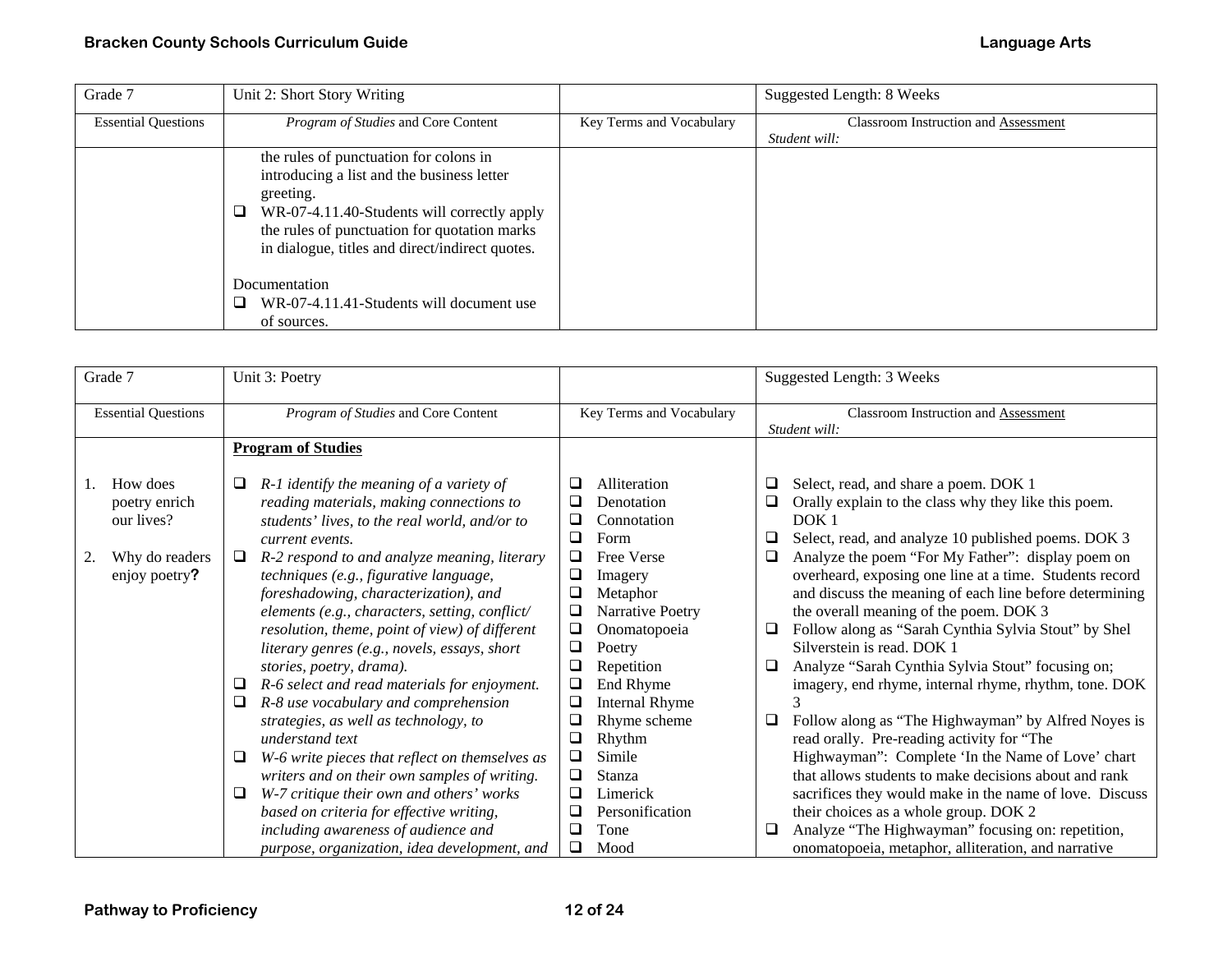| Grade 7                    | Unit 3: Poetry                                                                                                                                                                                                                                                                                                                                                                                                                                                                                                                                                                                                                                                                                                                                                                                                                                                                                                                                                                                                                                                                                                                                                                                                                                                                                                                                                                                            |                          | Suggested Length: 3 Weeks                                                                                                                                                                                                                                                                                                                                                                                                                                                                                                                                                                                                                                                                                                                                                                                                                                                                                                                                                                                                                                                                                                                                                                                                                                                                                                                                                  |
|----------------------------|-----------------------------------------------------------------------------------------------------------------------------------------------------------------------------------------------------------------------------------------------------------------------------------------------------------------------------------------------------------------------------------------------------------------------------------------------------------------------------------------------------------------------------------------------------------------------------------------------------------------------------------------------------------------------------------------------------------------------------------------------------------------------------------------------------------------------------------------------------------------------------------------------------------------------------------------------------------------------------------------------------------------------------------------------------------------------------------------------------------------------------------------------------------------------------------------------------------------------------------------------------------------------------------------------------------------------------------------------------------------------------------------------------------|--------------------------|----------------------------------------------------------------------------------------------------------------------------------------------------------------------------------------------------------------------------------------------------------------------------------------------------------------------------------------------------------------------------------------------------------------------------------------------------------------------------------------------------------------------------------------------------------------------------------------------------------------------------------------------------------------------------------------------------------------------------------------------------------------------------------------------------------------------------------------------------------------------------------------------------------------------------------------------------------------------------------------------------------------------------------------------------------------------------------------------------------------------------------------------------------------------------------------------------------------------------------------------------------------------------------------------------------------------------------------------------------------------------|
| <b>Essential Questions</b> | Program of Studies and Core Content                                                                                                                                                                                                                                                                                                                                                                                                                                                                                                                                                                                                                                                                                                                                                                                                                                                                                                                                                                                                                                                                                                                                                                                                                                                                                                                                                                       | Key Terms and Vocabulary | Classroom Instruction and Assessment                                                                                                                                                                                                                                                                                                                                                                                                                                                                                                                                                                                                                                                                                                                                                                                                                                                                                                                                                                                                                                                                                                                                                                                                                                                                                                                                       |
|                            | standards of correctness (e.g., mechanics,<br>grammar, spelling).<br>$\Box$<br>SLO-1 adjust listening and observing<br>strategies for specific situations and purposes<br>(e.g., to follow directions, to acquire<br>information, for entertainment, to complete a<br>task).<br>$\Box$<br>SLO-2 apply organizational skills and<br>delivery techniques to produce oral messages<br>and products with and without technology.<br>□<br>SLO-3 apply listening, speaking, and<br>observing skills to conduct authentic inquiry<br>tasks and to create products (additional<br>supporting Academic Expectation 5.1).<br>$\Box$ I-1 develop effective questions to obtain ideas<br>and information and access resources to<br>address those questions.<br>I-2 identify the most appropriate resources to<br>⊔<br>accomplish different tasks (additional<br>supporting Academic Expectation 5.4).<br>I-3 follow a logical plan of inquiry to<br>□<br>complete tasks.<br>$\Box$ ELA-7-I-4 use research tools to gather and<br>organize ideas and information from library,<br>personal, and community resources.<br>T-1 use appropriate technology to access<br>□<br>ideas and information for authentic tasks.<br>Q.<br>T-2 use technology to enhance<br>communication for authentic audiences and<br>purposes.<br>$\Box$ T-1 use appropriate technology to access<br>ideas and information for authentic tasks. |                          | Student will:<br>poetry. DOK 3<br>Read "Oranges", by Gary Soto discuss imagery, free<br>$\Box$<br>verse, tone, and mood. DOK 3<br>Answer open response questions about poetry CLA.<br>⊔<br>DOK <sub>4</sub><br>Write the following types of poetry:<br>⊔<br>$\Box$ Limerick: to focus on rhyme scheme<br>$\Box$ This is Mine: to focus on repetition<br>$\Box$ Just Because: to focus on repetition<br>$\Box$ Where I'm From:<br>$\Box$ Found Poetry: to focus on<br>language/connotation/denotation<br><b>Bio Poem:</b><br>Slot Poetry: reviews parts of speech and focuses on<br>imagery<br>$\Box$ Concrete Poetry: to introduce concept of white<br>space as supporting detail<br>□ Wish/Worry Poem:<br>$\Box$ Inside/Outside Poem. DOK 4<br>Create a poetry book that includes: WP<br>$\Box$<br>$\Box$ 10 poems published by professional poets<br>$\Box$ 10 poems of their own creation<br>$\Box$ Illustrations for each poem<br>$\Box$<br>2 to 5 line explications for the 10 published poems<br>$\Box$ Vocabulary list<br>Table of Contents page<br>$\Box$<br>$\Box$ Title page. DOK 4<br>Examine Criteria for Scoring Poetry from Kentucky<br>$\Box$<br>Writing Portfolio Scoring Handbook. DOK 2<br>Score poems using the Kentucky Holistic Scoring Guide<br>⊔<br>for Writing. DOK 4<br>Display Poetry Books. DOK 2<br>⊔<br>Complete reflection sheet. DOK 3<br>❏ |
|                            | <b>Core Content</b>                                                                                                                                                                                                                                                                                                                                                                                                                                                                                                                                                                                                                                                                                                                                                                                                                                                                                                                                                                                                                                                                                                                                                                                                                                                                                                                                                                                       |                          |                                                                                                                                                                                                                                                                                                                                                                                                                                                                                                                                                                                                                                                                                                                                                                                                                                                                                                                                                                                                                                                                                                                                                                                                                                                                                                                                                                            |
|                            | $\Box$ RD-O7-1.0.1 Students will apply knowledge                                                                                                                                                                                                                                                                                                                                                                                                                                                                                                                                                                                                                                                                                                                                                                                                                                                                                                                                                                                                                                                                                                                                                                                                                                                                                                                                                          |                          |                                                                                                                                                                                                                                                                                                                                                                                                                                                                                                                                                                                                                                                                                                                                                                                                                                                                                                                                                                                                                                                                                                                                                                                                                                                                                                                                                                            |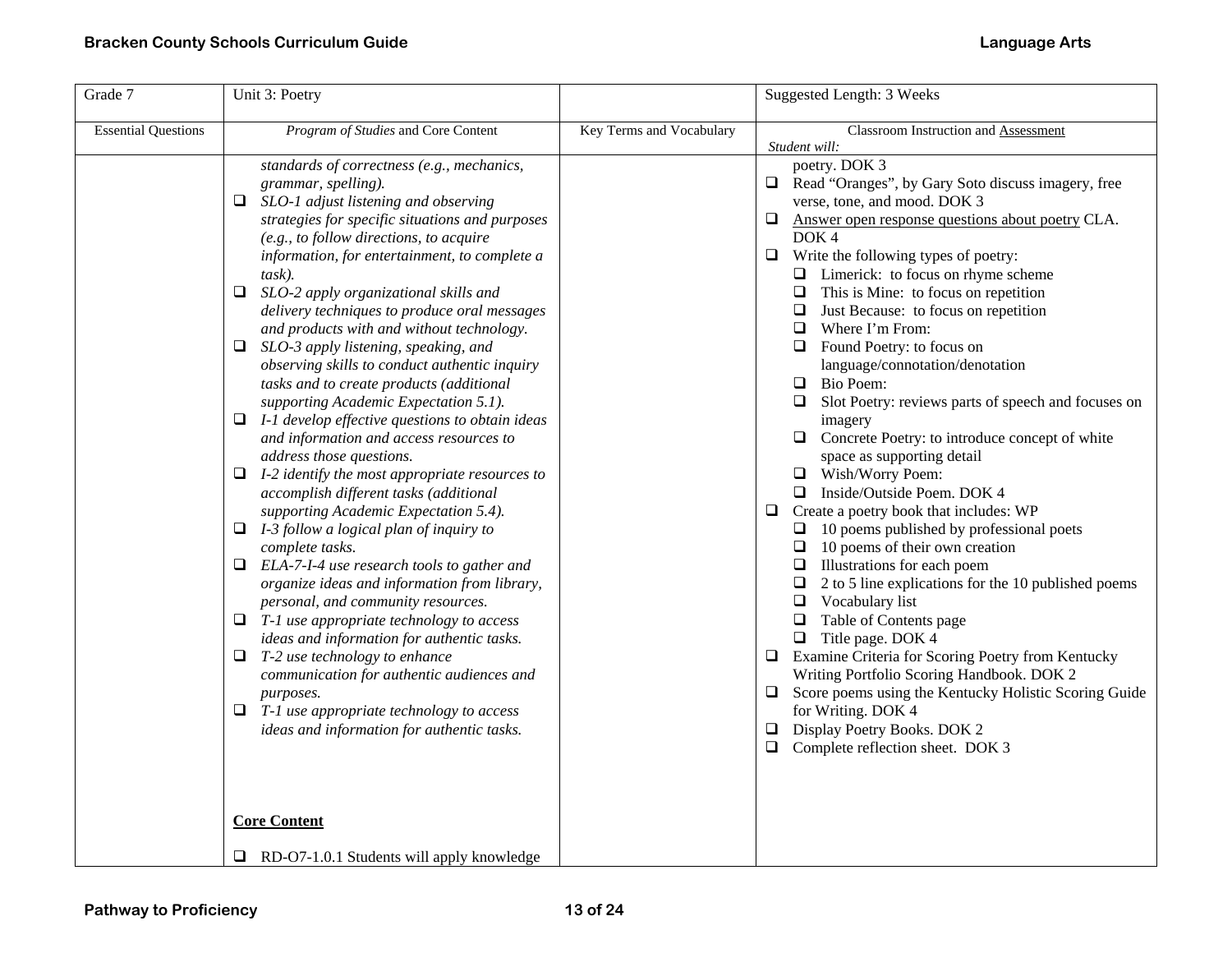| Grade 7                    | Unit 3: Poetry                                                              |                          | Suggested Length: 3 Weeks                             |
|----------------------------|-----------------------------------------------------------------------------|--------------------------|-------------------------------------------------------|
| <b>Essential Questions</b> | Program of Studies and Core Content                                         | Key Terms and Vocabulary | Classroom Instruction and Assessment<br>Student will: |
|                            | of synonyms or antonyms to comprehend a                                     |                          |                                                       |
|                            | passage.                                                                    |                          |                                                       |
|                            | RD-07-1.0.2 Students will select, based on<br>⊔                             |                          |                                                       |
|                            | context, the appropriate meaning for a                                      |                          |                                                       |
|                            | word that has multiple meanings. DOK 2                                      |                          |                                                       |
|                            | RD-O7-1.0.3 Students will apply the<br>$\Box$                               |                          |                                                       |
|                            | meanings of word parts (prefixes, suffixes,                                 |                          |                                                       |
|                            | roots) to comprehend unfamiliar words in a                                  |                          |                                                       |
|                            | passage.<br>$\Box$ RD-O7-1.0.4 Students will formulate                      |                          |                                                       |
|                            | questions to guide reading.                                                 |                          |                                                       |
|                            | $\Box$<br>RD-O7-1.0.5 Students will scan to find key                        |                          |                                                       |
|                            | information.                                                                |                          |                                                       |
|                            | $\Box$<br>RD-O7-1.0.6 Students will skim to get the                         |                          |                                                       |
|                            | general meaning of a passage.                                               |                          |                                                       |
|                            | RD-O7-2.0.1 Students will identify or<br>□                                  |                          |                                                       |
|                            | explain the main idea of a passage. DOK 3                                   |                          |                                                       |
|                            | □<br>RD-O7-2.0.2 Students will identify and                                 |                          |                                                       |
|                            | explain the characteristics of short stories,                               |                          |                                                       |
|                            | novels, poetry, or plays. DOK 2                                             |                          |                                                       |
|                            | RD-O7-2.0.3 Students will identify or<br>❏                                  |                          |                                                       |
|                            | explain literary elements (e.g.,                                            |                          |                                                       |
|                            | characterization, setting, plot, theme, point                               |                          |                                                       |
|                            | of view) in a passage. DOK 3                                                |                          |                                                       |
|                            | RD-O7-2.0.7 Students will make<br>⊔                                         |                          |                                                       |
|                            | predictions, draw conclusions, make                                         |                          |                                                       |
|                            | generalizations or make inferences based                                    |                          |                                                       |
|                            | on what is read. DOK 3                                                      |                          |                                                       |
|                            | $\Box$ RD-O7-3.0.1 Students will analyze the                                |                          |                                                       |
|                            | relationship between events in a story and<br>a character's behavior. DOK 3 |                          |                                                       |
|                            | RD-O7-3.0.2 Students will identify or<br>$\Box$                             |                          |                                                       |
|                            | explain an author's purpose in a passage.                                   |                          |                                                       |
|                            | DOK <sub>2</sub>                                                            |                          |                                                       |
|                            | RD-O7-3.0.3 Students will explain or<br>❏                                   |                          |                                                       |
|                            | analyze how a conflict in a passage is                                      |                          |                                                       |
|                            | resolved. DOK 3                                                             |                          |                                                       |
|                            | RD-O7-4.0.1 Students will connect                                           |                          |                                                       |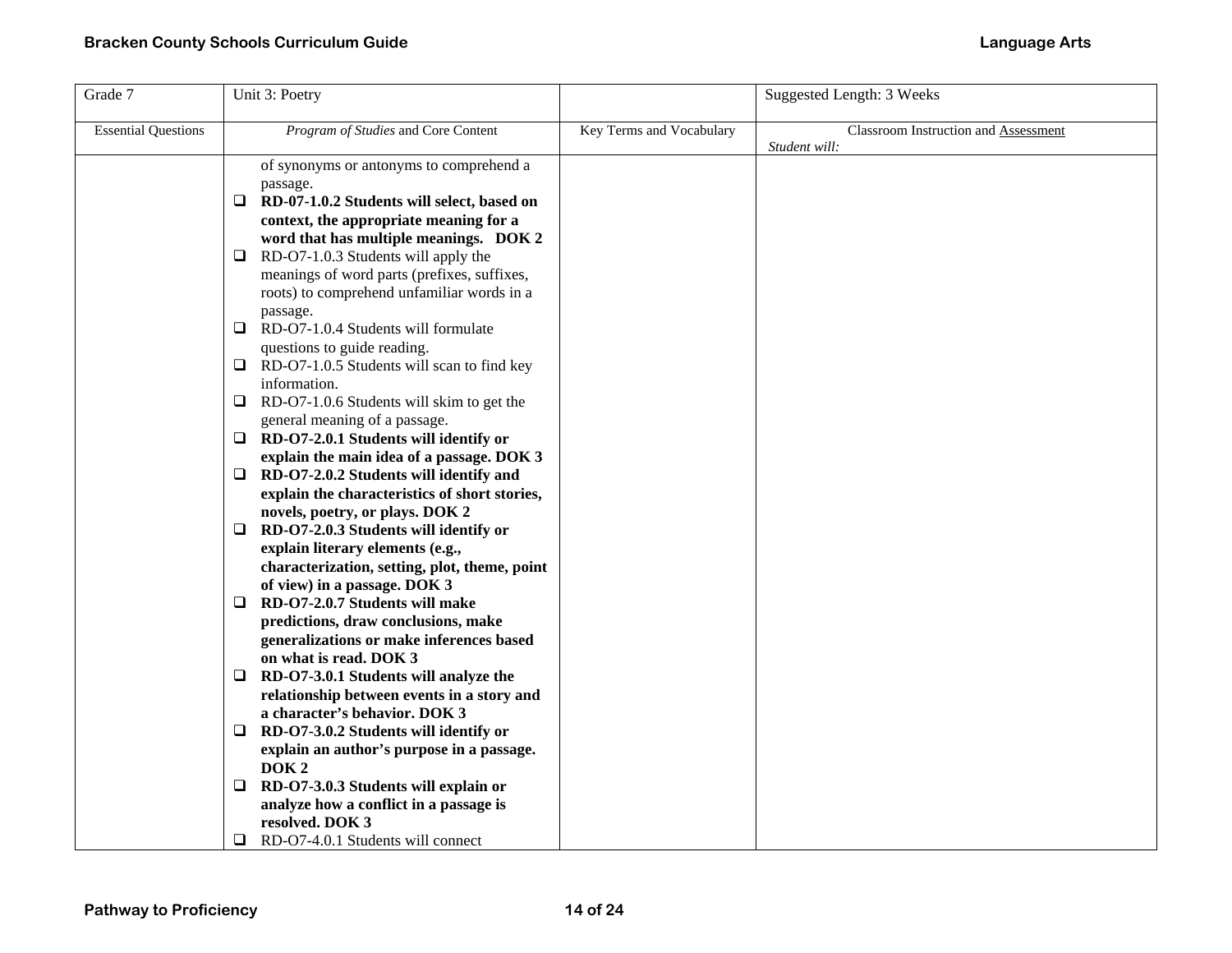| Grade 7                    | Unit 3: Poetry                                                                                                                                                                                                                                                                                                                                                                                                                                                                                                                     |                          | Suggested Length: 3 Weeks                                    |
|----------------------------|------------------------------------------------------------------------------------------------------------------------------------------------------------------------------------------------------------------------------------------------------------------------------------------------------------------------------------------------------------------------------------------------------------------------------------------------------------------------------------------------------------------------------------|--------------------------|--------------------------------------------------------------|
| <b>Essential Questions</b> | Program of Studies and Core Content                                                                                                                                                                                                                                                                                                                                                                                                                                                                                                | Key Terms and Vocabulary | <b>Classroom Instruction and Assessment</b><br>Student will: |
|                            | information from a passage to students' lives<br>(text-to-self), real world issues (text-to-<br>world), and other texts (text-to-text - e.g.,<br>novel, short story, song, film, website, etc.).<br>RD-O8-5.0.2 Students will interpret the use<br>of literary elements (e.g., characterization,<br>setting, plot, theme, point of view) in a<br>passage. DOK 3<br>RD-O8-5.0.4 Students will analyze the<br>author's use of literary devices in a passage<br>(e.g., symbolism, irony, analogies, imagery,<br>figurative language). |                          |                                                              |

| Grade 7                                                                                                                                   | Unit 4: Inquiry Unit                                                                                                                                                                                                                                                                                                                                                                                                                                                                              |                                                                                                                                                                                                                                | Suggested Length: 8 Weeks                                                                                                                                                                                                                                                                                                                                                                                                                                                                                                                                                                 |
|-------------------------------------------------------------------------------------------------------------------------------------------|---------------------------------------------------------------------------------------------------------------------------------------------------------------------------------------------------------------------------------------------------------------------------------------------------------------------------------------------------------------------------------------------------------------------------------------------------------------------------------------------------|--------------------------------------------------------------------------------------------------------------------------------------------------------------------------------------------------------------------------------|-------------------------------------------------------------------------------------------------------------------------------------------------------------------------------------------------------------------------------------------------------------------------------------------------------------------------------------------------------------------------------------------------------------------------------------------------------------------------------------------------------------------------------------------------------------------------------------------|
| <b>Essential Questions</b>                                                                                                                | Program of Studies and Core Content                                                                                                                                                                                                                                                                                                                                                                                                                                                               | Key Terms and Vocabulary                                                                                                                                                                                                       | Classroom Instruction and Assessment                                                                                                                                                                                                                                                                                                                                                                                                                                                                                                                                                      |
|                                                                                                                                           |                                                                                                                                                                                                                                                                                                                                                                                                                                                                                                   |                                                                                                                                                                                                                                | Student will:                                                                                                                                                                                                                                                                                                                                                                                                                                                                                                                                                                             |
|                                                                                                                                           | <b>Program of Studies</b>                                                                                                                                                                                                                                                                                                                                                                                                                                                                         |                                                                                                                                                                                                                                |                                                                                                                                                                                                                                                                                                                                                                                                                                                                                                                                                                                           |
| What interests<br>you?<br>What do you all<br>ready know<br>about this<br>topic?<br>What would<br>3.<br>you like to<br>know more<br>about? | $R-1$ identify the meaning of a variety of<br>⊔<br>reading materials, making connections to<br>students' lives, to the real world, and/or to<br>current events.<br>R-3 respond to and analyze transactive<br>⊔<br>reading materials (informational, practical/<br>workplace, and persuasive) through raising<br>and addressing questions, making<br>predictions, drawing conclusions, solving<br>problems, and summarizing information<br>(additional supporting Academic Expectation<br>$5.1$ ). | ⊔<br>Inquiry<br><b>KWL</b><br>⊔<br>□<br>Research<br>❏<br><b>Feature Article</b><br>Headline<br>⊔<br>❏<br>Background<br>Information<br>Interview<br>□<br>On the Spot Interview<br>⊔<br>❏<br>Lists<br>❏<br>Graphs<br>□<br>Charts | Investigate a topic of their choosing by generating a list<br>of topics that interest them. DOK 3<br>Rank their topics using a ranking system. DOK 1<br>⊔<br>Choose a topic to research through a process of<br>Q<br>elimination based upon the ranking system. DOK 2<br>Complete a KWL chart about their topic. DOK 2<br>Q<br>Formulate a list of research questions using their KWL<br>Q<br>chart. DOK 2<br>Complete mini lessons about doing research using<br>$\Box$<br>books, periodicals, Internet sources, and interviews.<br>DOK <sub>2</sub><br>Research their topic. DOK 3<br>❏ |
|                                                                                                                                           | R-4 interpret and apply information in a<br>⊔                                                                                                                                                                                                                                                                                                                                                                                                                                                     | <b>Pictures</b>                                                                                                                                                                                                                | Post 'sharable' information on a Just So You Know<br>❏                                                                                                                                                                                                                                                                                                                                                                                                                                                                                                                                    |
| How do people<br>4.                                                                                                                       | variety of transactive reading materials to                                                                                                                                                                                                                                                                                                                                                                                                                                                       | □<br>Captions                                                                                                                                                                                                                  | Board. DOK 1                                                                                                                                                                                                                                                                                                                                                                                                                                                                                                                                                                              |
| find                                                                                                                                      | complete authentic tasks.                                                                                                                                                                                                                                                                                                                                                                                                                                                                         | <b>Text Features</b><br>$\Box$                                                                                                                                                                                                 | Read "Feature Articles: The "Highlight" of Your<br>⊔                                                                                                                                                                                                                                                                                                                                                                                                                                                                                                                                      |
| information?                                                                                                                              | R-5 identify authors' positions, main ideas,<br>⊔                                                                                                                                                                                                                                                                                                                                                                                                                                                 | □<br><b>Sidebars</b>                                                                                                                                                                                                           | Portfolio, by Dewey Hensley. DOK 2                                                                                                                                                                                                                                                                                                                                                                                                                                                                                                                                                        |
|                                                                                                                                           | and techniques of support in persuasive                                                                                                                                                                                                                                                                                                                                                                                                                                                           | Expert<br>⊔                                                                                                                                                                                                                    | In small groups, read 2 feature articles and examine<br>❏                                                                                                                                                                                                                                                                                                                                                                                                                                                                                                                                 |
|                                                                                                                                           | <i>materials.</i>                                                                                                                                                                                                                                                                                                                                                                                                                                                                                 | Highlight<br>⊔                                                                                                                                                                                                                 | them for characteristics of feature article. DOK 2                                                                                                                                                                                                                                                                                                                                                                                                                                                                                                                                        |
|                                                                                                                                           | R-6 select and read materials for enjoyment.<br>⊔                                                                                                                                                                                                                                                                                                                                                                                                                                                 | Focus<br>ப                                                                                                                                                                                                                     | Summarize information from feature articles and present                                                                                                                                                                                                                                                                                                                                                                                                                                                                                                                                   |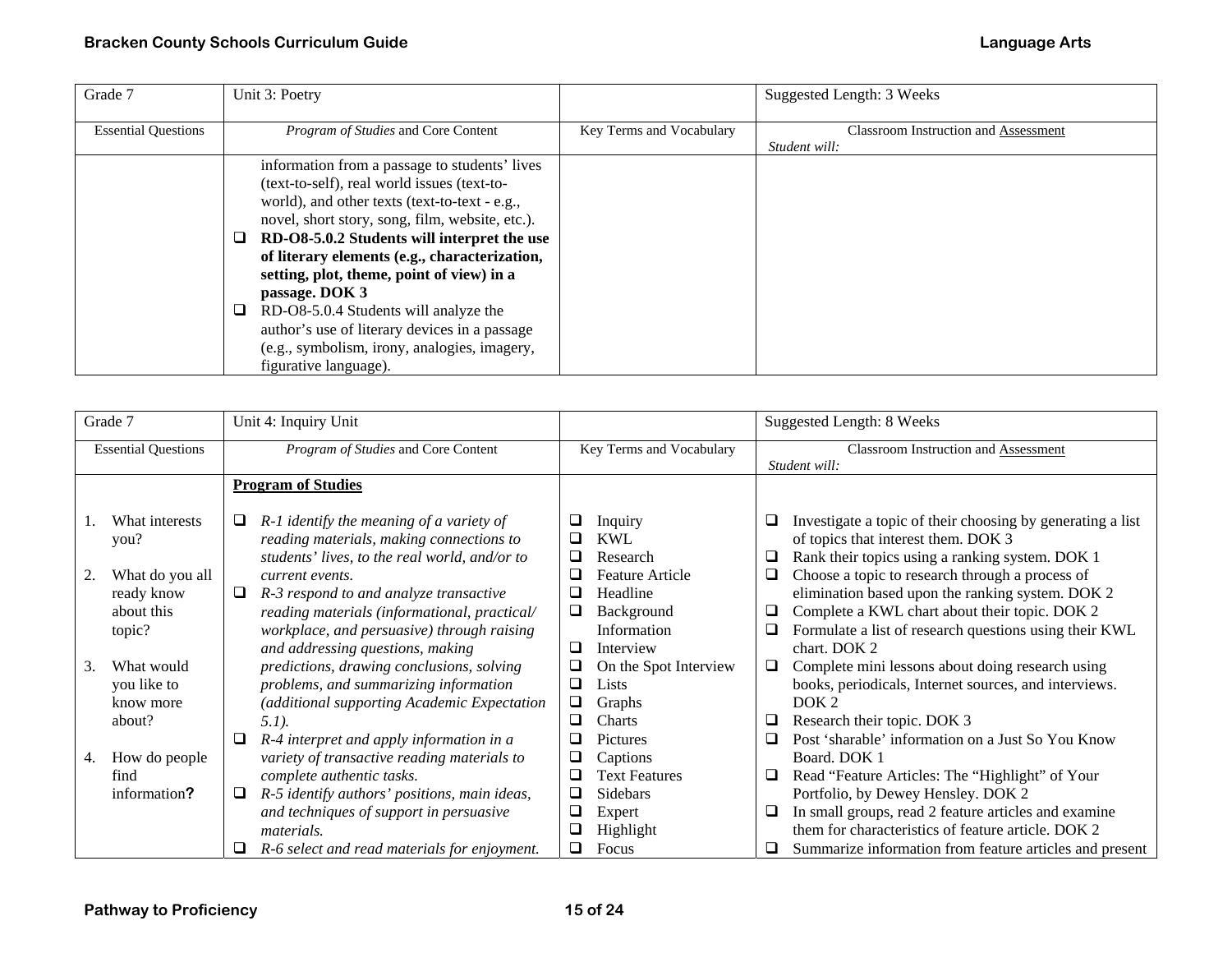| Grade 7                    | Unit 4: Inquiry Unit                                                                                                                                                                                                                                                                                                                                                                                                                                                                                                                                                                                                                                                                                                                                                                                                                                                                                                                                                                                                                                                                                                                                                                                                                                                                                                                                                                                                                                                                                                                                                 |                                                                                          | <b>Suggested Length: 8 Weeks</b>                                                                                                                                                                                                                                                                                                                                                                                                                                                                                                                                                                                                                                                                                                                                           |
|----------------------------|----------------------------------------------------------------------------------------------------------------------------------------------------------------------------------------------------------------------------------------------------------------------------------------------------------------------------------------------------------------------------------------------------------------------------------------------------------------------------------------------------------------------------------------------------------------------------------------------------------------------------------------------------------------------------------------------------------------------------------------------------------------------------------------------------------------------------------------------------------------------------------------------------------------------------------------------------------------------------------------------------------------------------------------------------------------------------------------------------------------------------------------------------------------------------------------------------------------------------------------------------------------------------------------------------------------------------------------------------------------------------------------------------------------------------------------------------------------------------------------------------------------------------------------------------------------------|------------------------------------------------------------------------------------------|----------------------------------------------------------------------------------------------------------------------------------------------------------------------------------------------------------------------------------------------------------------------------------------------------------------------------------------------------------------------------------------------------------------------------------------------------------------------------------------------------------------------------------------------------------------------------------------------------------------------------------------------------------------------------------------------------------------------------------------------------------------------------|
| <b>Essential Questions</b> | Program of Studies and Core Content                                                                                                                                                                                                                                                                                                                                                                                                                                                                                                                                                                                                                                                                                                                                                                                                                                                                                                                                                                                                                                                                                                                                                                                                                                                                                                                                                                                                                                                                                                                                  | Key Terms and Vocabulary                                                                 | Classroom Instruction and Assessment                                                                                                                                                                                                                                                                                                                                                                                                                                                                                                                                                                                                                                                                                                                                       |
|                            | $\Box$ R-7 employ reading strategies (e.g.,<br>skimming, scanning) to locate and apply<br>information in varied print and nonprint (e.g.,<br>computers, media, interviews) resources for<br>inquiry projects and other authentic tasks.<br>R-8 use vocabulary and comprehension<br>❏<br>strategies, as well as technology, to<br>understand text.<br>W-1 respond to reading, listening, observing,<br>❏<br>and inquiry through applying writing-to-learn<br>strategies in situations such as graphic<br>organizers, note taking, journals, and logs<br>and writing-to-demonstrate-learning<br>strategies in situations such as graphic<br>organizers, open-response questions, and<br>summaries.<br>W-2 use information from technology and<br>❏<br>other resources to develop independent ideas<br>and support those ideas in writings for<br>authentic purposes and audiences<br>W-3 write transactive pieces (writing<br>❏<br>produced for authentic purposes and<br>audiences beyond completing an assignment<br>to demonstrate learning), based on inquiry<br>and/or personal experience that show<br>independent thinking and incorporate ideas<br>and information from reading, listening,<br>observing, and inquiry<br>W-6 write pieces that reflect on themselves as<br>⊔<br>writers and on their own samples of writing.<br>W-7 critique their own and others' works<br>❏<br>based on criteria for effective writing,<br>including awareness of audience and<br>purpose, organization, idea development, and<br>standards of correctness (e.g., mechanics, | Documentation<br>$\Box$<br>Inform<br>$\Box$<br>$\Box$<br>Persuade<br>$\Box$<br>Entertain | Student will:<br>findings to class DOK 2<br>Q.<br>Answer open response question pertaining to feature<br>article CLA. DOK 2<br>Read samples of feature articles from The Kentucky<br>$\Box$<br>Writing Portfolio Development Handbook. DOK 2<br>Scoring Guide for Writing and Criteria for Transactive<br>❏<br>Writing CLA. DOK 4<br>Write feature article about the topic they have<br>$\Box$<br>researched taking the piece through prewriting, drafting,<br>revising, editing, and publishing. WP DOK 4<br>Participate in peer response groups to critique their own<br>$\Box$<br>and others work. DOK 4<br>Complete analyzing writing style sheet. DOK 4<br>⊔<br>Complete reflection sheet. DOK 4<br>⊔<br>$\Box$<br>Present/Share their articles with the class. DOK 4 |
|                            | grammar, spelling)<br>$\Box$ 7-SLO-3 apply listening, speaking, and<br>observing skills to conduct authentic inquiry<br>tasks and to create products (additional                                                                                                                                                                                                                                                                                                                                                                                                                                                                                                                                                                                                                                                                                                                                                                                                                                                                                                                                                                                                                                                                                                                                                                                                                                                                                                                                                                                                     |                                                                                          |                                                                                                                                                                                                                                                                                                                                                                                                                                                                                                                                                                                                                                                                                                                                                                            |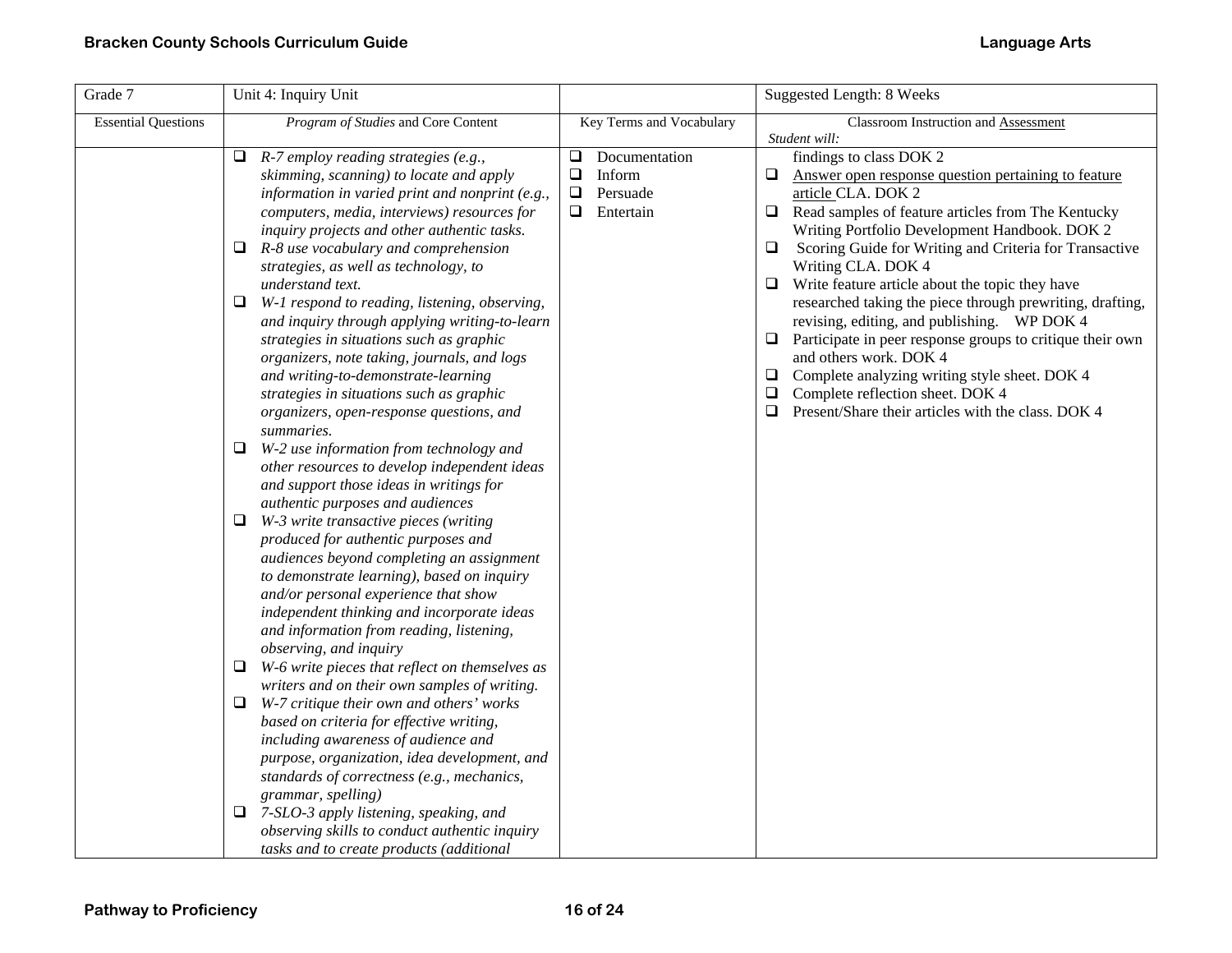| Grade 7                    | Unit 4: Inquiry Unit                                                                                                                                                                                                                                                                                                                                                                                                                                                                                                                                                                                                                                                                                                              |                          | Suggested Length: 8 Weeks                             |
|----------------------------|-----------------------------------------------------------------------------------------------------------------------------------------------------------------------------------------------------------------------------------------------------------------------------------------------------------------------------------------------------------------------------------------------------------------------------------------------------------------------------------------------------------------------------------------------------------------------------------------------------------------------------------------------------------------------------------------------------------------------------------|--------------------------|-------------------------------------------------------|
| <b>Essential Questions</b> | Program of Studies and Core Content                                                                                                                                                                                                                                                                                                                                                                                                                                                                                                                                                                                                                                                                                               | Key Terms and Vocabulary | Classroom Instruction and Assessment<br>Student will: |
|                            | supporting Academic Expectation 5.1).<br>I-1 develop effective questions to obtain ideas<br>⊔<br>and information and access resources to<br>address those questions.<br>$\Box$ I-2 identify the most appropriate resources to<br>accomplish different tasks (additional<br>supporting Academic Expectation 5.4).<br>$\Box$ I-3 follow a logical plan of inquiry to<br>complete tasks.<br>$\Box$ I-4 use research tools to gather and organize<br>ideas and information from library, personal,<br>and community resources.<br>$\Box$ T-1 use appropriate technology to access<br>ideas and information for authentic tasks.<br>$\Box$<br>T-2 use technology to enhance<br>communication for authentic audiences and<br>purposes.  |                          |                                                       |
|                            | <b>Core Content</b><br>$\Box$ RD-O7-1.0.8 Students will interpret the<br>meaning of jargon, dialect or specialized<br>vocabulary used in a passage. DOK 2<br>RD-O7-2.0.5 Students will summarize<br>❏<br>information from a paragraph, a section of<br>a passage or an entire passage. DOK 2<br>RD-O7-2.0.6 Students will apply the<br>⊔<br>information contained in a passage to<br>accomplish a task/procedure or answer<br>questions about a passage.<br>RD-O7-3.0.4 Students will identify details<br>$\Box$<br>that support the main idea or explain their<br>importance in a passage. DOK 3<br>RD-O7-3.0.6 Students will distinguish<br>⊔<br>between fact or opinion.<br>RD-O7-3.0.7 Students will identify or explain<br>⊔ |                          |                                                       |
|                            | an author's opinion about a subject.<br>RD-O7-3.0.8 Students will identify the<br>❏                                                                                                                                                                                                                                                                                                                                                                                                                                                                                                                                                                                                                                               |                          |                                                       |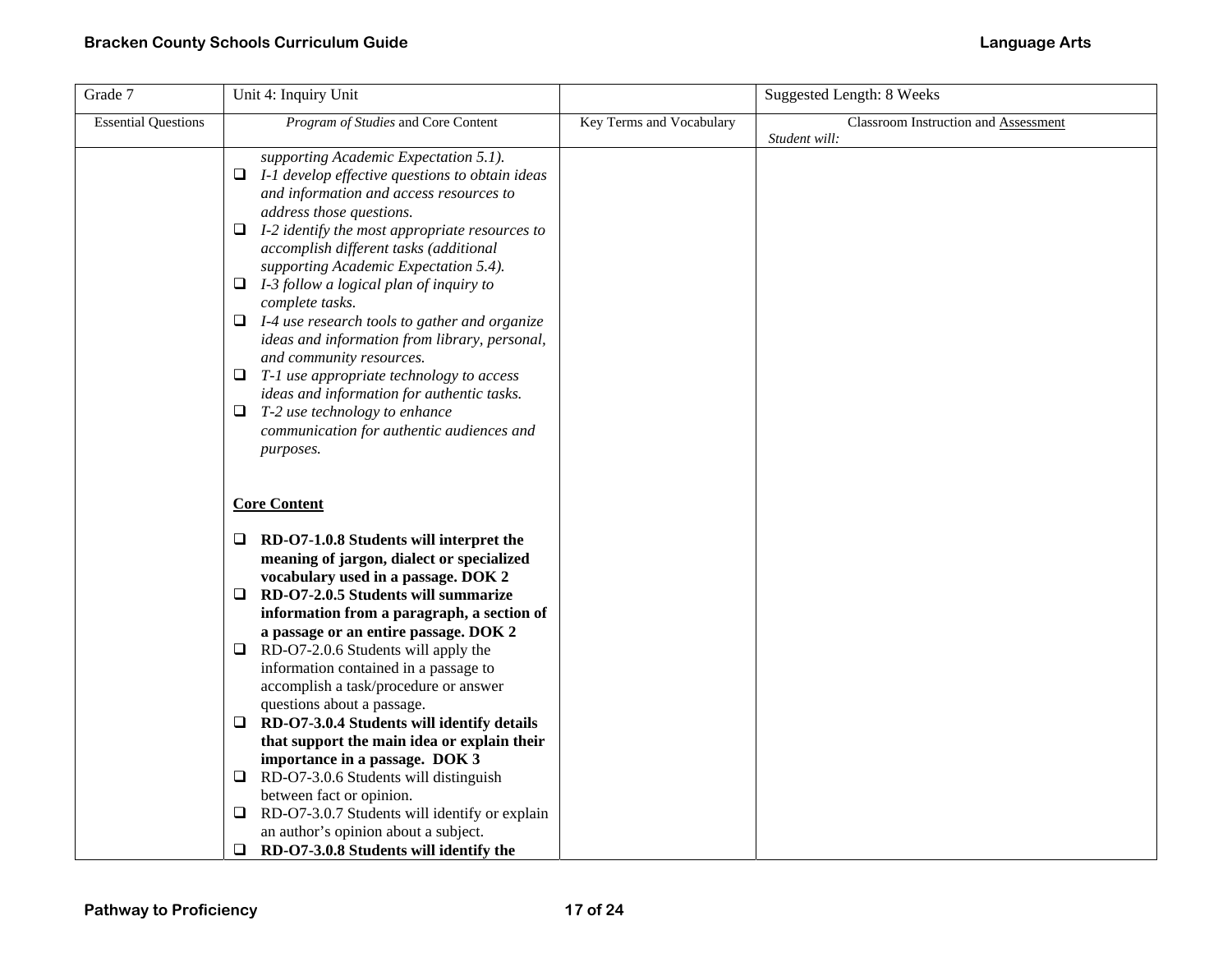| Grade 7                    | Unit 4: Inquiry Unit                                                                                                                                                                                                                                                                                                                                                                                                                                                                                                                                                                                                                                                                                                          |                          | <b>Suggested Length: 8 Weeks</b>                      |
|----------------------------|-------------------------------------------------------------------------------------------------------------------------------------------------------------------------------------------------------------------------------------------------------------------------------------------------------------------------------------------------------------------------------------------------------------------------------------------------------------------------------------------------------------------------------------------------------------------------------------------------------------------------------------------------------------------------------------------------------------------------------|--------------------------|-------------------------------------------------------|
| <b>Essential Questions</b> | Program of Studies and Core Content                                                                                                                                                                                                                                                                                                                                                                                                                                                                                                                                                                                                                                                                                           | Key Terms and Vocabulary | Classroom Instruction and Assessment<br>Student will: |
|                            | argument or supporting evidence from a<br>passage. DOK 2<br>$\Box$ RD-O7-3.0.9 Students will identify<br>persuasive techniques (e.g., expert opinion,<br>logical/emotional/ethical appeal, repetition,<br>rhetorical question) or propaganda<br>techniques (e.g., testimonial, bandwagon).<br>DOK <sub>2</sub><br>$\Box$<br>RD-O7-5.0.7 Students will evaluate the<br>effectiveness of organization or format in<br>fulfilling the purpose of a passage.<br>RD-O7-5.0.8 Students will explain or<br>Q.<br>analyze how the use of text features (e.g.,<br>subheadings, bullets, fonts, white space,<br>layout, charts, diagrams, labels, pictures,<br>and captions) enhances the reader's<br>understanding of a passage. DOK 3 |                          |                                                       |
|                            | WR-07-1.1.3 In Transactive Writing,<br>⊔<br>$\Box$ Students will communicate a purpose<br>through informing, persuading, or<br>analyzing.<br>Students will develop an effective angle<br>□<br>to achieve purpose.<br>Students will communicate as an<br>❏<br>informed writer to clarify what the reader<br>should know, do, or believe as a result of<br>reading the piece.<br>Students will apply characteristics of the<br>❏<br>selected form (e.g., letter, feature article,<br>editorial, speech).<br>Students will sustain a suitable tone.<br>❏<br>Students will allow voice to emerge when<br>⊔<br>appropriate.                                                                                                        |                          |                                                       |
|                            | WR-07-1.2.3 In Transactive Writing,<br>⊔<br>Students will communicate relevant<br>❏<br>information to clarify and justify a<br>specific purpose.                                                                                                                                                                                                                                                                                                                                                                                                                                                                                                                                                                              |                          |                                                       |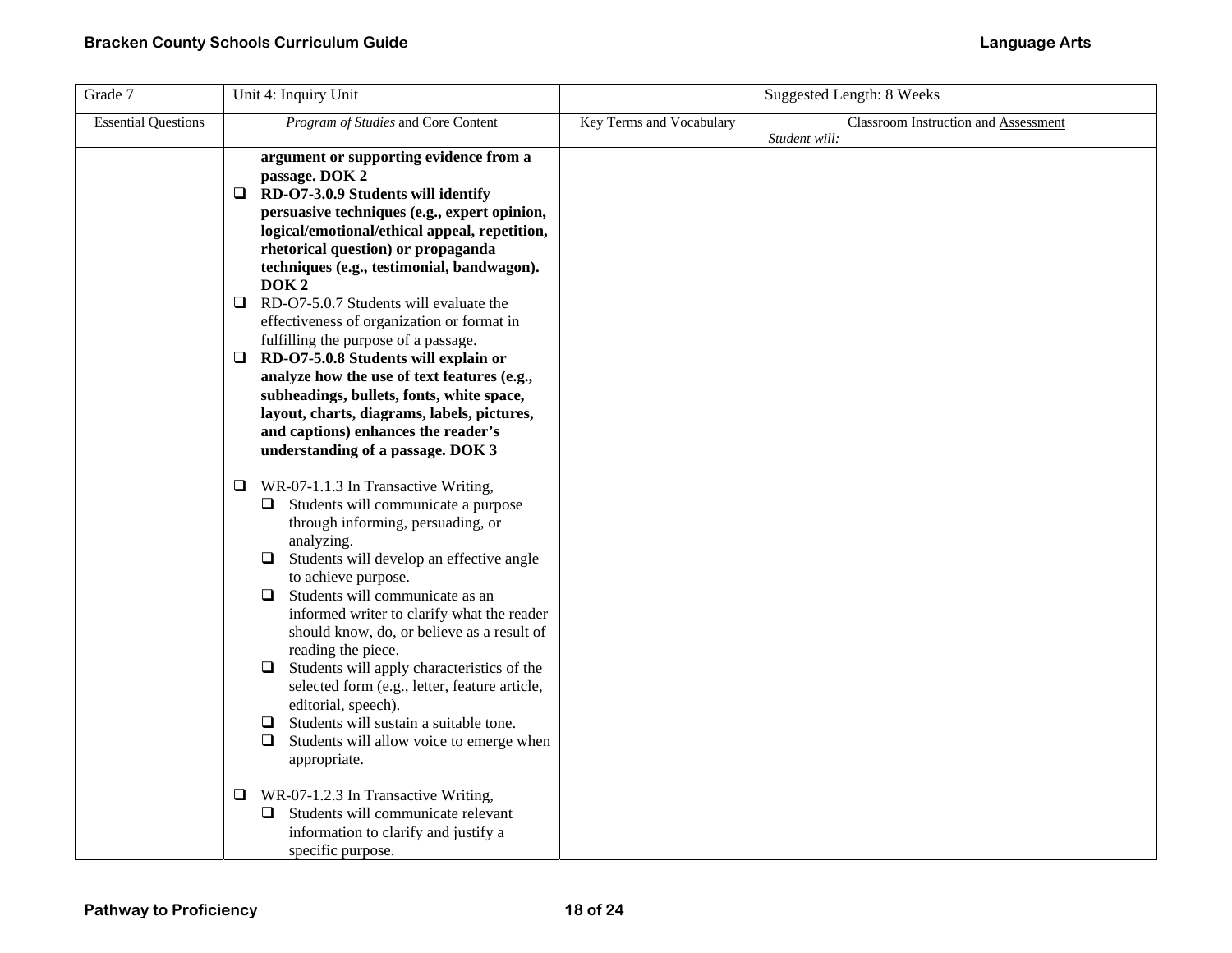| Grade 7                    | Unit 4: Inquiry Unit                                                                                                                                                                                                                                                                                                                                                                                                                                                                                                                                                                                                                                                                                                                                                                                                                                         |                          | <b>Suggested Length: 8 Weeks</b>                      |
|----------------------------|--------------------------------------------------------------------------------------------------------------------------------------------------------------------------------------------------------------------------------------------------------------------------------------------------------------------------------------------------------------------------------------------------------------------------------------------------------------------------------------------------------------------------------------------------------------------------------------------------------------------------------------------------------------------------------------------------------------------------------------------------------------------------------------------------------------------------------------------------------------|--------------------------|-------------------------------------------------------|
| <b>Essential Questions</b> | Program of Studies and Core Content                                                                                                                                                                                                                                                                                                                                                                                                                                                                                                                                                                                                                                                                                                                                                                                                                          | Key Terms and Vocabulary | Classroom Instruction and Assessment<br>Student will: |
|                            | $\Box$<br>Students will develop a deliberate angle<br>with support (e.g., facts, examples,<br>reasons, comparisons, diagrams, charts,<br>other visuals).<br>Students will develop explanations to<br>$\Box$<br>support the writer's purpose.<br>Students will apply research to support<br>❏<br>ideas with facts and opinions.<br>Students will incorporate persuasive<br>□<br>techniques (e.g., expert opinion,<br>emotional/logical/ethical appeal,<br>repetition, rhetorical question) or<br>propaganda techniques (e.g., testimonial,<br>bandwagon) when appropriate.                                                                                                                                                                                                                                                                                    |                          |                                                       |
|                            | WR-07-2.3.3 In Transactive Writing,<br>⊔<br>$\Box$ Students will establish a context for<br>reading.<br>Students will apply the accepted format<br>⊔<br>of the genre.<br>Students will develop an appropriate text<br>⊔<br>structure (e.g., cause/effect,<br>problem/solution, question/answer,<br>comparison/contrast, description,<br>sequence) to achieve purpose.<br>Students will arrange ideas and details in<br>□<br>a logical, meaningful order by using a<br>variety of transitions or transitional<br>elements between ideas and details.<br>Students will apply paragraphing<br>$\Box$<br>effectively.<br>Students will incorporate text features<br>□<br>(e.g., subheadings, bullets, fonts, white<br>space, layout, charts, diagrams, labels,<br>pictures, captions) when appropriate.<br>Students will create conclusions<br>□<br>effectively. |                          |                                                       |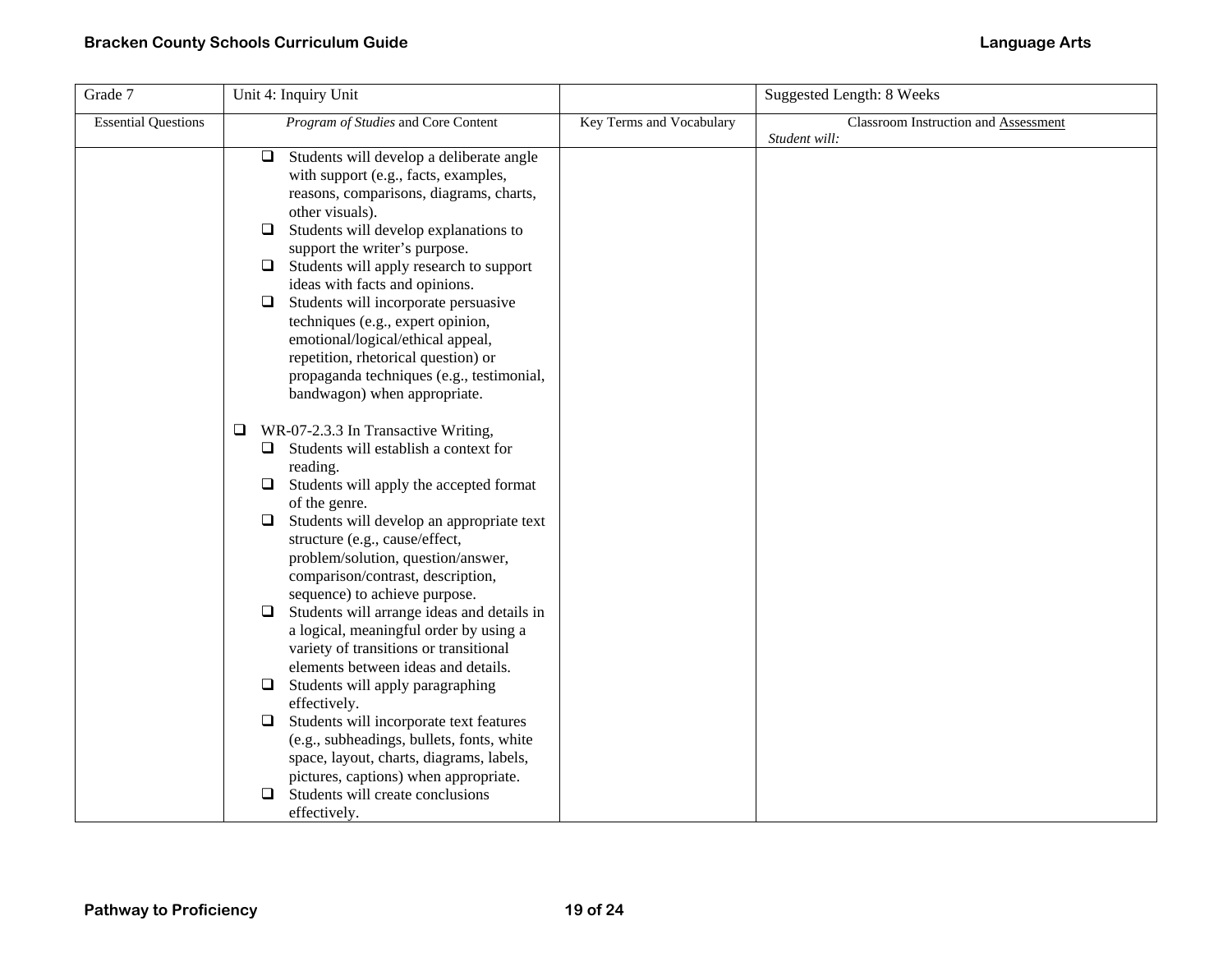| Grade 7                                                                                                                                                                                                              | Unit 5: Reflective Writing                                                                                                                                                                                                                                                                                                                                                                                                                                                                                                                                                                                                                                                                                                                                                                                                                                                                                                                                                                                                                                                                                                                                                                                                                                                                                                                       |                                                                                                                                                     | Suggested Length: Embedded within Other Lessons                                                                                                                                                                                                                                                                                                                                                                                                                                                                                                                                                                                                                                                                                                                                                                                                                                                                                                                                                                                                                                                                                                                                                                                                                                                                                                                                                                                                                                                                                                                                                                                                                                                                                                                                                                                                            |
|----------------------------------------------------------------------------------------------------------------------------------------------------------------------------------------------------------------------|--------------------------------------------------------------------------------------------------------------------------------------------------------------------------------------------------------------------------------------------------------------------------------------------------------------------------------------------------------------------------------------------------------------------------------------------------------------------------------------------------------------------------------------------------------------------------------------------------------------------------------------------------------------------------------------------------------------------------------------------------------------------------------------------------------------------------------------------------------------------------------------------------------------------------------------------------------------------------------------------------------------------------------------------------------------------------------------------------------------------------------------------------------------------------------------------------------------------------------------------------------------------------------------------------------------------------------------------------|-----------------------------------------------------------------------------------------------------------------------------------------------------|------------------------------------------------------------------------------------------------------------------------------------------------------------------------------------------------------------------------------------------------------------------------------------------------------------------------------------------------------------------------------------------------------------------------------------------------------------------------------------------------------------------------------------------------------------------------------------------------------------------------------------------------------------------------------------------------------------------------------------------------------------------------------------------------------------------------------------------------------------------------------------------------------------------------------------------------------------------------------------------------------------------------------------------------------------------------------------------------------------------------------------------------------------------------------------------------------------------------------------------------------------------------------------------------------------------------------------------------------------------------------------------------------------------------------------------------------------------------------------------------------------------------------------------------------------------------------------------------------------------------------------------------------------------------------------------------------------------------------------------------------------------------------------------------------------------------------------------------------------|
|                                                                                                                                                                                                                      |                                                                                                                                                                                                                                                                                                                                                                                                                                                                                                                                                                                                                                                                                                                                                                                                                                                                                                                                                                                                                                                                                                                                                                                                                                                                                                                                                  |                                                                                                                                                     | Throughout the School Year with 4 weeks to Write a Letter                                                                                                                                                                                                                                                                                                                                                                                                                                                                                                                                                                                                                                                                                                                                                                                                                                                                                                                                                                                                                                                                                                                                                                                                                                                                                                                                                                                                                                                                                                                                                                                                                                                                                                                                                                                                  |
|                                                                                                                                                                                                                      |                                                                                                                                                                                                                                                                                                                                                                                                                                                                                                                                                                                                                                                                                                                                                                                                                                                                                                                                                                                                                                                                                                                                                                                                                                                                                                                                                  |                                                                                                                                                     | to Reviewer                                                                                                                                                                                                                                                                                                                                                                                                                                                                                                                                                                                                                                                                                                                                                                                                                                                                                                                                                                                                                                                                                                                                                                                                                                                                                                                                                                                                                                                                                                                                                                                                                                                                                                                                                                                                                                                |
| <b>Essential Questions</b>                                                                                                                                                                                           | Program of Studies and Core Content                                                                                                                                                                                                                                                                                                                                                                                                                                                                                                                                                                                                                                                                                                                                                                                                                                                                                                                                                                                                                                                                                                                                                                                                                                                                                                              | Key Terms and Vocabulary                                                                                                                            | Classroom Instruction and Assessment                                                                                                                                                                                                                                                                                                                                                                                                                                                                                                                                                                                                                                                                                                                                                                                                                                                                                                                                                                                                                                                                                                                                                                                                                                                                                                                                                                                                                                                                                                                                                                                                                                                                                                                                                                                                                       |
|                                                                                                                                                                                                                      | <b>Program of Studies</b>                                                                                                                                                                                                                                                                                                                                                                                                                                                                                                                                                                                                                                                                                                                                                                                                                                                                                                                                                                                                                                                                                                                                                                                                                                                                                                                        |                                                                                                                                                     | Student will:                                                                                                                                                                                                                                                                                                                                                                                                                                                                                                                                                                                                                                                                                                                                                                                                                                                                                                                                                                                                                                                                                                                                                                                                                                                                                                                                                                                                                                                                                                                                                                                                                                                                                                                                                                                                                                              |
|                                                                                                                                                                                                                      |                                                                                                                                                                                                                                                                                                                                                                                                                                                                                                                                                                                                                                                                                                                                                                                                                                                                                                                                                                                                                                                                                                                                                                                                                                                                                                                                                  |                                                                                                                                                     |                                                                                                                                                                                                                                                                                                                                                                                                                                                                                                                                                                                                                                                                                                                                                                                                                                                                                                                                                                                                                                                                                                                                                                                                                                                                                                                                                                                                                                                                                                                                                                                                                                                                                                                                                                                                                                                            |
| What is<br>1.<br>reflective<br>thinking?<br>Why is it<br>2.<br>important to<br>reflect upon<br>one's growth?<br>How have you<br>3.<br>grown as a<br>writer this year?<br>4. How do you<br>feel about this<br>growth? | W-1 respond to reading, listening, observing,<br>and inquiry through applying writing-to-learn<br>strategies in situations such as graphic<br>organizers, note taking, journals, and logs<br>and writing-to-demonstrate-learning<br>strategies in situations such as graphic<br>organizers, open-response questions, and<br>summaries.<br>□<br>W-6 write pieces that reflect on themselves as<br>writers and on their own samples of writing.<br>W-7 critique their own and others' works<br>❏<br>based on criteria for effective writing,<br>including awareness of audience and<br>purpose, organization, idea development, and<br>standards of correctness (e.g., mechanics,<br>grammar, spelling).<br>7-T-2 use technology to enhance<br>⊔<br>communication for authentic audiences and<br>purposes<br><b>Core Content</b><br>WR-07-1.1.1 In Reflective Writing,<br>u.<br>$\Box$ Students will evaluate personal progress<br>toward meeting goals in literacy skills.<br>Students will address needs of the<br>⊔<br>intended audience.<br>Students will sustain a suitable tone or<br>$\Box$<br>appropriate voice.<br>WR-07-1.2.1 In Reflective Writing,<br>⊔<br>Students will describe own literacy skills,<br>⊔<br>strategies, or processes.<br>Students will analyze own decisions.<br>$\Box$<br>Students will evaluate own strengths and | Reflection<br>$\Box$<br>$\Box$<br>Insight<br>$\Box$<br>Growth<br>$\Box$<br>Imagery<br>$\Box$<br>Growth<br>$\Box$<br>Imagery<br>❏<br>Process Journal | Set an individual writing goal(s) that may pertain to one<br>⊔<br>or more of the following:<br>$\Box$ Final portfolio score they hope to obtain.<br>Skills and strategies they hope to improve, such as:<br>$\Box$<br>effective leads, description, dialogue, idea<br>development, tone, mood, voice, language choice,<br>sentence structure and correctness, grammar and<br>usage, research skills.<br>$\Box$ Effective use of time.<br>$\Box$ Utilizing/Experimentation with a variety of forms.<br>$\Box$ Other goals best suited to the individual. DOK 4<br>Keep a process journal allowing reflection about writing<br>$\Box$<br>to take place all year long DOK 4<br>$\Box$ Complete reflection sheets after completing each piece<br>of writing throughout the school year. DOK 4<br>Read and Evaluate sample letters to the reviewer DOK 2<br>Score letters to the reviewer using the Kentucky Writing<br>⊔<br>Holistic Scoring Guide. CLA DOK 4<br>Write effective leads by practicing the following lead<br>$\Box$<br>techniques:<br>$\Box$ 5 words to describe my personality<br>$\Box$ Song lyric that reflects my personality<br>$\Box$ Nick name that reflects my personality<br>$\Box$ A color that reflects my personality<br>$\Box$ An animal that reflects my personality<br>Work that reflects my effort and skill as a writer.<br>$\Box$<br>DOK <sub>2</sub><br>$\Box$ Develop and apply similes, metaphors, and/or analogies<br>to illustrate their growth as a writer. DOK 2<br>Re-read pieces they have written throughout the school<br>$\Box$<br>year. DOK 2<br>Evaluate their work based on their individual writing<br>❏<br>goals and Kentucky Holistic Scoring Guide for Writing.<br>DOK <sub>4</sub><br>Write a letter to the reviewer taking the piece through<br>pre-writing, drafting, revising, editing, and publishing. |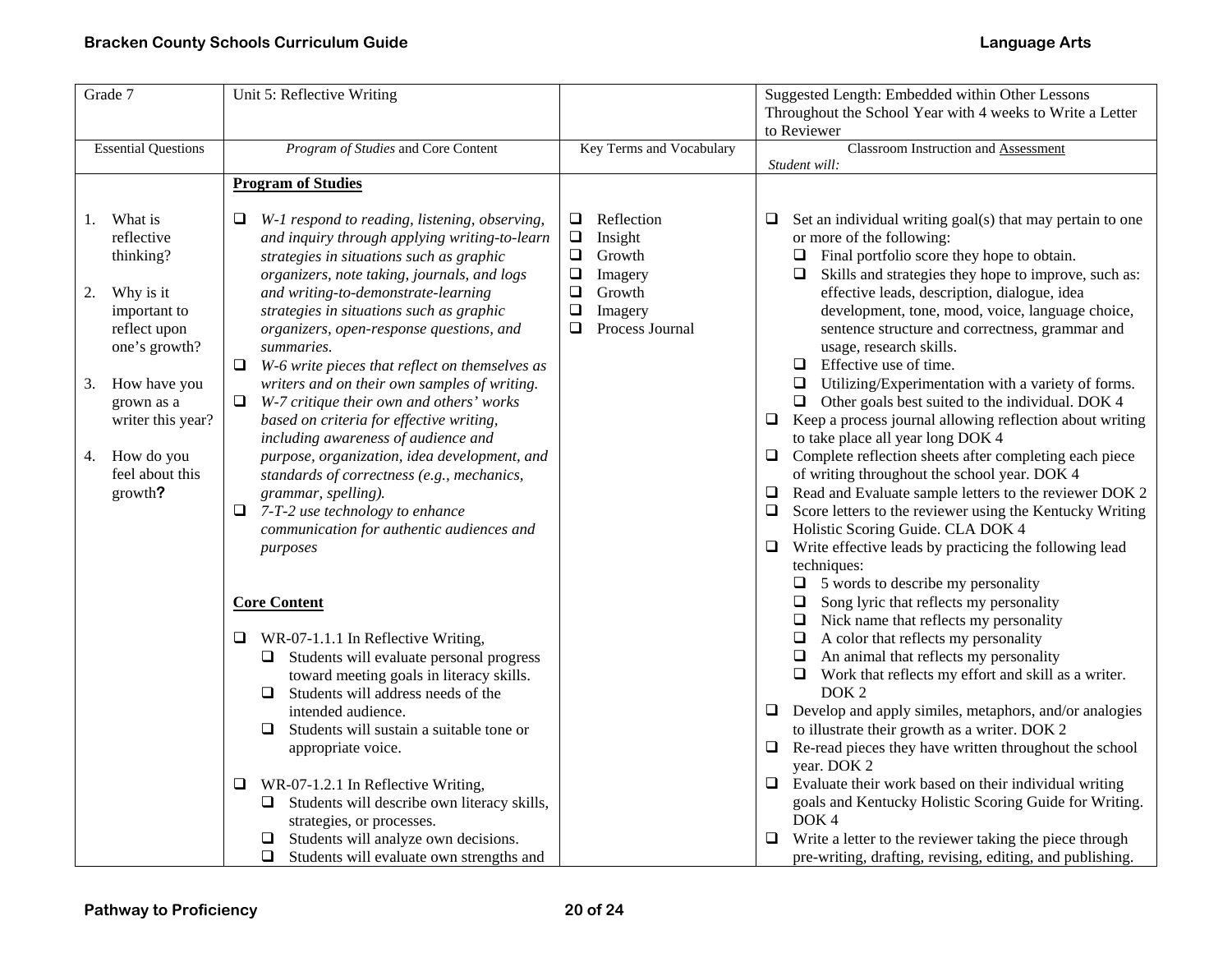| Grade 7                    | Unit 5: Reflective Writing                                                                        |                          | Suggested Length: Embedded within Other Lessons                          |
|----------------------------|---------------------------------------------------------------------------------------------------|--------------------------|--------------------------------------------------------------------------|
|                            |                                                                                                   |                          | Throughout the School Year with 4 weeks to Write a Letter<br>to Reviewer |
| <b>Essential Questions</b> | Program of Studies and Core Content                                                               | Key Terms and Vocabulary | Classroom Instruction and Assessment<br>Student will:                    |
|                            | areas for growth.                                                                                 |                          | WP DOK 4                                                                 |
|                            | Students will support claims about self.<br>$\Box$                                                |                          | Complete analyzing writing style sheet, if needed. DOK<br>$\Box$         |
|                            | WR-07-2.3.1 In Reflective Writing,<br>⊔                                                           |                          |                                                                          |
|                            | Students will engage the interest of the<br>⊔<br>reader.                                          |                          |                                                                          |
|                            | Students will communicate ideas and<br>$\Box$                                                     |                          |                                                                          |
|                            | details in meaningful order.                                                                      |                          |                                                                          |
|                            | Students will apply a variety of<br>$\Box$<br>transitions or transitional elements                |                          |                                                                          |
|                            | between ideas and details to guide the                                                            |                          |                                                                          |
|                            | reader.                                                                                           |                          |                                                                          |
|                            | Students will apply paragraphing<br>$\Box$                                                        |                          |                                                                          |
|                            | effectively.                                                                                      |                          |                                                                          |
|                            | Students will create conclusions<br>$\Box$<br>effectively.                                        |                          |                                                                          |
|                            |                                                                                                   |                          |                                                                          |
|                            | WR-07-2.4.1 In Reflective Writing,<br>$\Box$<br>Students will develop sentences of<br>❏           |                          |                                                                          |
|                            | various structures and lengths throughout                                                         |                          |                                                                          |
|                            | the piece.                                                                                        |                          |                                                                          |
|                            | Students will develop complete sentences<br>⊔                                                     |                          |                                                                          |
|                            | or apply unconventional structures when                                                           |                          |                                                                          |
|                            | appropriate.                                                                                      |                          |                                                                          |
|                            | WR-07-3.5.1 In Reflective Writing,<br>$\Box$                                                      |                          |                                                                          |
|                            | Students will adhere to standard<br>⊔                                                             |                          |                                                                          |
|                            | guidelines for grammar and usage or                                                               |                          |                                                                          |
|                            | apply nonstandard for effect.                                                                     |                          |                                                                          |
|                            | Students will apply language concisely.<br>$\Box$<br>Students will incorporate language<br>$\Box$ |                          |                                                                          |
|                            | appropriate to the content, purpose, and                                                          |                          |                                                                          |
|                            | audience.                                                                                         |                          |                                                                          |

| Grade | Writing<br>Unit 6:<br>: On Demand | t Length: 3 weeks<br>Suggested<br>$\cdots$ |
|-------|-----------------------------------|--------------------------------------------|
|       | With RAT                          |                                            |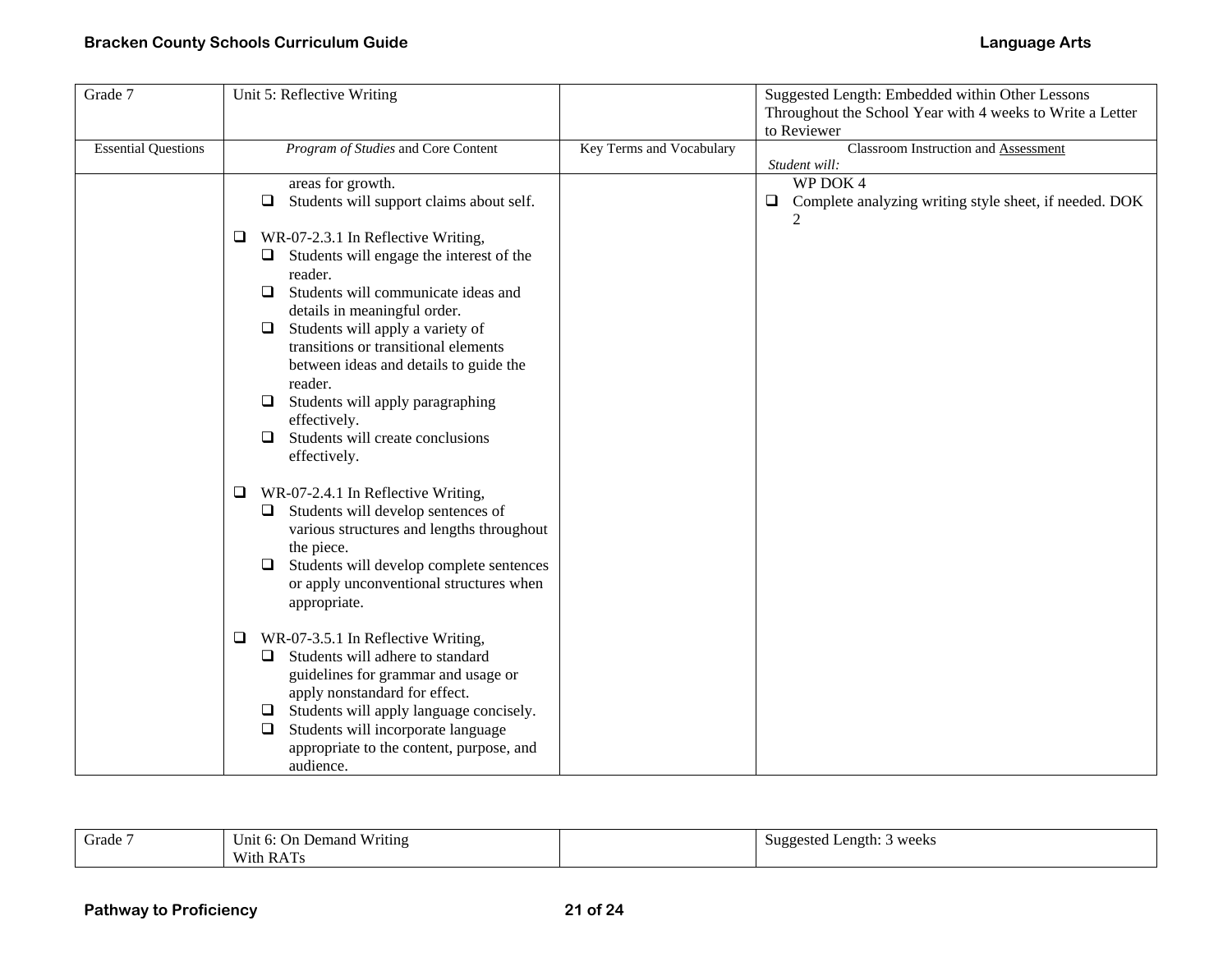| <b>Essential Questions</b>                                                                                                                         | Program of Studies and Core Content                                                                                                                                                                                                                                                                                                                                                                                                                                                                                                                                                                                                                                                                                                                                                                                                                                                                                                                                                                                                                                                                                                                                                                                                           | Key Terms and Vocabulary                                                                                                                                                                                               | Classroom Instruction and Assessment                                                                                                                                                                                                                                                                                                                                                                                                                                                                                                                                                                                                                                                                                                                                                                                                                                                                                                                                                                                                                                                                                                                     |
|----------------------------------------------------------------------------------------------------------------------------------------------------|-----------------------------------------------------------------------------------------------------------------------------------------------------------------------------------------------------------------------------------------------------------------------------------------------------------------------------------------------------------------------------------------------------------------------------------------------------------------------------------------------------------------------------------------------------------------------------------------------------------------------------------------------------------------------------------------------------------------------------------------------------------------------------------------------------------------------------------------------------------------------------------------------------------------------------------------------------------------------------------------------------------------------------------------------------------------------------------------------------------------------------------------------------------------------------------------------------------------------------------------------|------------------------------------------------------------------------------------------------------------------------------------------------------------------------------------------------------------------------|----------------------------------------------------------------------------------------------------------------------------------------------------------------------------------------------------------------------------------------------------------------------------------------------------------------------------------------------------------------------------------------------------------------------------------------------------------------------------------------------------------------------------------------------------------------------------------------------------------------------------------------------------------------------------------------------------------------------------------------------------------------------------------------------------------------------------------------------------------------------------------------------------------------------------------------------------------------------------------------------------------------------------------------------------------------------------------------------------------------------------------------------------------|
| 1. Why is<br>important to be<br>able to respond<br>quickly to<br>situations?<br>How can<br>2.<br>editorials be<br>used to better<br>the quality of | <b>Program of Studies</b><br>$R-1$ identify the meaning of a variety of<br>❏<br>reading materials, making connections to<br>students' lives, to the real world, and/or to<br>current events.<br>R-3 respond to and analyze transactive<br>Q.<br>reading materials (informational, practical/<br>workplace, and persuasive) through raising<br>and addressing questions, making<br>predictions, drawing conclusions, solving<br>problems, and summarizing information                                                                                                                                                                                                                                                                                                                                                                                                                                                                                                                                                                                                                                                                                                                                                                          | Editorial<br>⊔<br>On Demand Writing<br>❏<br>$\Box$<br>SPAM: Situation,<br>Purpose, Audience,<br>Mode/Form<br>$\Box$<br>Fact<br>$\Box$<br>Opinion<br>$\Box$<br>Expert<br>$\Box$<br>Stand<br>$\Box$<br>Defend a Position | Student will:<br>Answer questions on quiz about on demand writing and<br>❏<br>editorials. DOK 3<br>Read the following sample editorials:<br>$\Box$<br>$\Box$ "Physical Education", from the Kentucky Writing<br>Portfolio Development Handbook<br>"Boy Toys", by Emily Hume from Writer's Inc.<br>$\Box$<br>"How Old Do You Have to Be to See Blood?",<br>$\Box$<br>from Kentucky Marker Papers<br>$\Box$ Kentucky Kingdom needs new and improved<br>rides", by Christian Boyles, from Courier Journal                                                                                                                                                                                                                                                                                                                                                                                                                                                                                                                                                                                                                                                   |
| human life?<br>What issues are<br>3.<br>important to<br>you?                                                                                       | (additional supporting Academic Expectation<br>5.1<br>$\Box$<br>R-5 identify authors' positions, main ideas,<br>and techniques of support in persuasive<br><i>materials.</i><br>W-1 respond to reading, listening, observing,<br>Q.<br>and inquiry through applying writing-to-learn<br>strategies in situations such as graphic<br>organizers, note taking, journals, and logs<br>and writing-to-demonstrate-learning<br>strategies in situations such as graphic<br>organizers, open-response questions, and<br>summaries.<br>W-2 use information from technology and<br>❏<br>other resources to develop independent ideas<br>and support those ideas in writings for<br>authentic purposes and audiences.<br>W-3 write transactive pieces (writing<br>⊔<br>produced for authentic purposes and<br>audiences beyond completing an assignment<br>to demonstrate learning), based on inquiry<br>and/or personal experience that show<br>independent thinking and incorporate ideas<br>and information from reading, listening,<br>observing, and inquiry.<br>W-7 critique their own and others' works<br>⊔<br>based on criteria for effective writing,<br>including awareness of audience and<br>purpose, organization, idea development, and | $\Box$<br>Concise<br>$\Box$<br>Solution<br>$\Box$<br>Analogy<br>$\Box$<br>Cause and Effect<br>$\Box$<br>Classification<br>Comparison<br>$\Box$<br>$\Box$<br>Contrast                                                   | $\Box$ Other current editorials from newspapers. DOK 2<br>Examine editorials for the following:<br>$\Box$<br>$\Box$ What issue is being addressed?<br>What is the writer's opinion?<br>$\Box$<br>Where does the writer make the reader aware of this<br>opinion?<br>$\Box$ Who is the specific audience for the piece?<br>What background information is provided?<br>$\Box$<br>$\Box$ What kind of supporting details are used to support<br>the opinion?<br>$\Box$ How is the piece organized?<br>$\Box$ What is the tone of the piece?<br>$\Box$ What words convey the writer's tone? DOK 2<br>Write an editorial by:<br>❏<br>Completing pre-writing and drafting guide by:<br>$\Box$<br>determining the opinion, planning the supporting<br>details, determining the intended audience,<br>developing a plan of organization, drafting the lead,<br>drafting the body, and conclusion. DOK 4<br>$\Box$ Score editorial written in class using the Kentucky<br>Holistic Scoring Guide for Writing. DOK 4<br>Revise and Edit editorials DOK 4<br>⊔<br>Participate in peer response groups. DOK 4<br>0<br>Write during an on demand setting. DOK 4<br>❏ |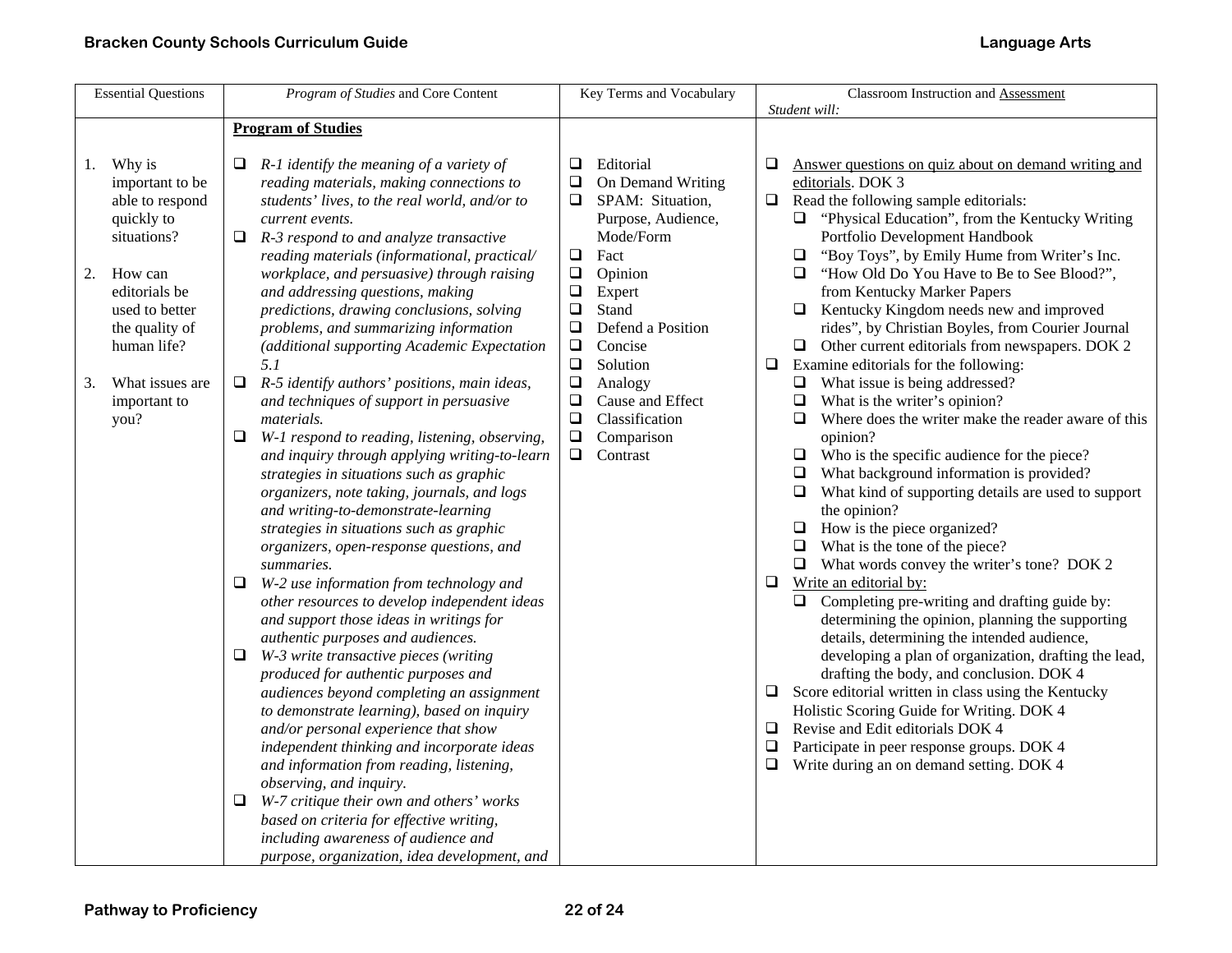| Grade 7                    | Unit 6: On Demand Writing                                                                      |                          | Suggested Length: 3 weeks            |
|----------------------------|------------------------------------------------------------------------------------------------|--------------------------|--------------------------------------|
|                            | With RATs                                                                                      |                          |                                      |
| <b>Essential Questions</b> | Program of Studies and Core Content                                                            | Key Terms and Vocabulary | Classroom Instruction and Assessment |
|                            |                                                                                                |                          | Student will:                        |
|                            | standards of correctness (e.g., mechanics,                                                     |                          |                                      |
|                            | grammar, spelling).                                                                            |                          |                                      |
|                            | $\Box$ SLO-1 adjust listening and observing<br>strategies for specific situations and purposes |                          |                                      |
|                            | (e.g., to follow directions, to acquire                                                        |                          |                                      |
|                            | information, for entertainment, to complete a                                                  |                          |                                      |
|                            | task).                                                                                         |                          |                                      |
|                            | SLO-2 apply organizational skills and<br>$\Box$                                                |                          |                                      |
|                            | delivery techniques to produce oral messages                                                   |                          |                                      |
|                            | and products with and without technology.                                                      |                          |                                      |
|                            | $\Box$ I-1 develop effective questions to obtain ideas                                         |                          |                                      |
|                            | and information and access resources to                                                        |                          |                                      |
|                            | address those questions.                                                                       |                          |                                      |
|                            | $\Box$ T-2 use technology to enhance                                                           |                          |                                      |
|                            | communication for authentic audiences and                                                      |                          |                                      |
|                            | purposes.                                                                                      |                          |                                      |
|                            |                                                                                                |                          |                                      |
|                            | <b>Core Content</b>                                                                            |                          |                                      |
|                            |                                                                                                |                          |                                      |
|                            | $\Box$ RD-O7-1.0.4 Students will formulate                                                     |                          |                                      |
|                            | questions to guide reading.                                                                    |                          |                                      |
|                            | $\Box$ RD-O7-1.0.5 Students will scan to find key                                              |                          |                                      |
|                            | information.                                                                                   |                          |                                      |
|                            | RD-O7-1.0.6 Students will skim to get the<br>Q.                                                |                          |                                      |
|                            | general meaning of a passage.                                                                  |                          |                                      |
|                            | RD-O7-2.0.5 Students will summarize<br>Q.                                                      |                          |                                      |
|                            | information from a paragraph, a section of                                                     |                          |                                      |
|                            | a passage, or an entire passage. DOK 2                                                         |                          |                                      |
|                            | $\Box$ RD-O7-2.0.7 Students will make                                                          |                          |                                      |
|                            | predictions, draw conclusions, make                                                            |                          |                                      |
|                            | generalizations or make inferences based                                                       |                          |                                      |
|                            | on what is read. DOK 3                                                                         |                          |                                      |
|                            | RD-O7-3.0.2 Students will identify or<br>❏<br>explain an author's purpose in a passage.        |                          |                                      |
|                            | DOK <sub>2</sub>                                                                               |                          |                                      |
|                            | RD-O7-3.0.4 Students will identify details<br>Q.                                               |                          |                                      |
|                            | that support the main idea or explain their                                                    |                          |                                      |
|                            | importance in a passage. DOK 3                                                                 |                          |                                      |